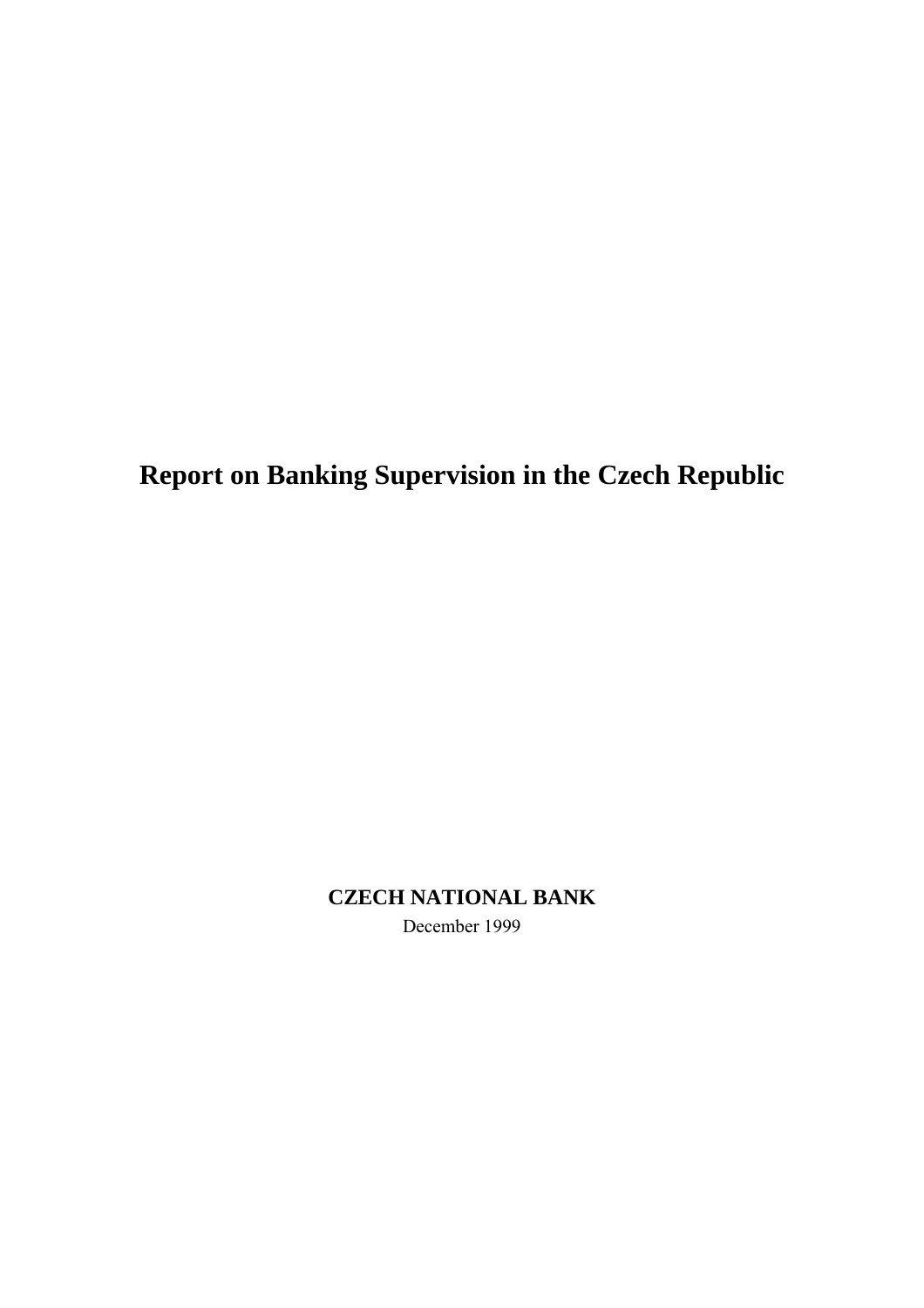## Contents

| II. THE DEVELOPMENT OF BANKING SUPERVISION IN THE CZECH REPUBLIC 6                              |               |
|-------------------------------------------------------------------------------------------------|---------------|
|                                                                                                 |               |
| B. INITIAL CONDITIONS FOR THE DEVELOPMENT OF THE BANKING SECTOR AND THE ESTABLISHING OF BANKING |               |
|                                                                                                 |               |
|                                                                                                 |               |
|                                                                                                 |               |
|                                                                                                 |               |
|                                                                                                 |               |
|                                                                                                 |               |
|                                                                                                 |               |
|                                                                                                 |               |
|                                                                                                 |               |
|                                                                                                 |               |
|                                                                                                 |               |
|                                                                                                 |               |
|                                                                                                 |               |
|                                                                                                 |               |
|                                                                                                 |               |
|                                                                                                 |               |
|                                                                                                 |               |
|                                                                                                 |               |
|                                                                                                 |               |
|                                                                                                 |               |
|                                                                                                 |               |
|                                                                                                 |               |
|                                                                                                 |               |
|                                                                                                 |               |
|                                                                                                 |               |
|                                                                                                 |               |
|                                                                                                 |               |
|                                                                                                 |               |
|                                                                                                 |               |
|                                                                                                 |               |
|                                                                                                 |               |
|                                                                                                 |               |
|                                                                                                 |               |
|                                                                                                 | 21            |
| The banking sector                                                                              |               |
|                                                                                                 |               |
|                                                                                                 | 22            |
|                                                                                                 | 22            |
|                                                                                                 | .23           |
|                                                                                                 | 23            |
|                                                                                                 | .24           |
| 1998                                                                                            | .24           |
|                                                                                                 | . 24          |
|                                                                                                 | . 25          |
|                                                                                                 | $\ldots$ . 25 |
|                                                                                                 | . 26          |
| 1999.                                                                                           | 26            |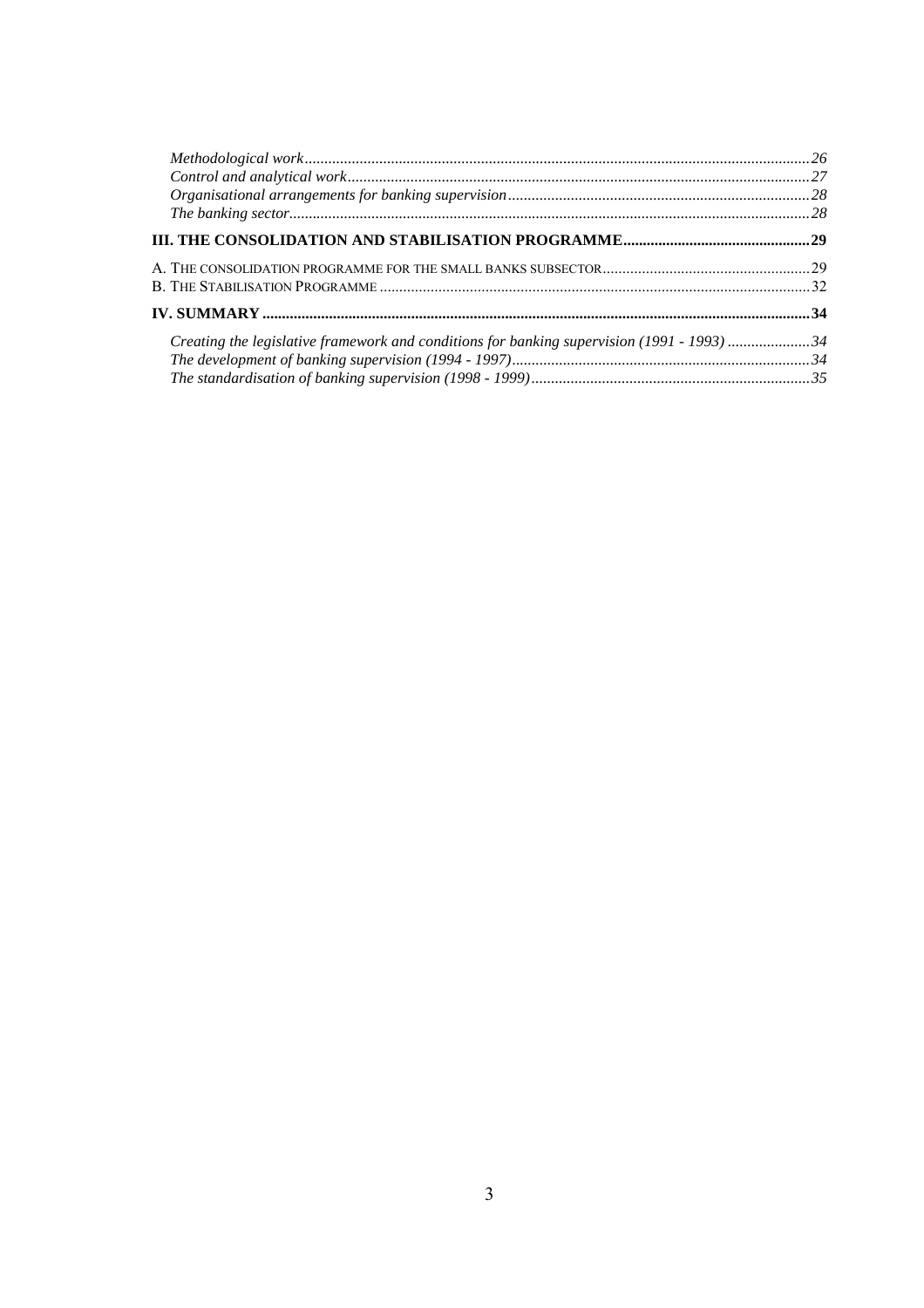# **I. THE ROLE AND PRINCIPLE AIMS OF BANKING SUPERVISION**

The primary function of the banking sector in a market economy consists in accumulating and distributing savings and in making payments. The quality and reliable functioning of the banking sector thus has a fundamental influence on the financial and overall economic stability of the state and receives attention from the public, international institutions and investors. The specific and exclusive standing of banks in the economy places great importance on their soundness as regards the stability of the banking system as a whole. In countries with functioning market economies, the requirements placed on the banking system have led to an awareness that the banking sector must be regulated in some way. This was the driving force behind the emergence of banking supervision, which has evolved over time into an important and standard component of the institutional structure of the market economy.

Banking supervision in developed countries has been built up over several decades. During this time, banking supervisory authorities have acquired expertise and experience, they have standardised the majority of their procedures and have established parameters for the regulatory framework within which banks function. The significance of the existence of banking supervisors and their work has been closely connected with the rapid expansion of the financial market and modern financial services. This process has increased the exceptionally demanding nature and complexity of conducting banking supervision, and the pressure from society for it to be efficient and effective has also risen.

In this context, it should be stated that the role of banking supervision in any country is not and cannot be to prevent the collapse of individual banks, nor to take over the responsibility of management and shareholders for a particular bank's financial situation. Despite the high standard of newly acquired expertise and its transmission into practical banking supervision procedures in countries with developed market economies, individual banks still fail and there are still crises and turbulence, just as there occur deep and systemic crises in their banking sectors, usually linked to negative developments in those countries' economies.

The role and importance of the banking system in the economy also determines the central aim of banking supervision. Internationally, this aim has been expressed in the "Core Principles"<sup>1</sup>, which *inter alia* stipulate that quality banking supervision is a "public good" that may not be fully provided in the marketplace and whose key objective is to maintain stability and confidence in the banking system. Banking supervisors should also encourage market discipline and competitiveness and promote good corporate governance.

Act No. 6/1993 Coll. on the CNB in essence reflects this internationally recognised approach to banking supervision and defines the mission of the CNB's banking supervision as follows: "The CNB shall perform supervision of the execution of banking operations and take care of the prudential and purposeful development of the banking system in the Czech Republic".

 $\overline{a}$ 

<sup>1</sup> In co-operation with experts from the banking supervisory authorities of member and non-member states, the Basle Committee on Banking Supervision at the Bank for International Settlements (BIS) has drawn up a set of 25 Core Principles for Effective Banking Supervision. The principles clearly and comprehensively define banking supervisory responsibilities and at the same time indirectly indicate which matters do not fall within the remit of supervisors (bank management, substituting for the law enforcement authorities or regulators of institutions other than banks). The implementation of the "Core Principles" and their incorporation into legal regulations will be monitored by the BIS and other international institutions. The fulfilment of the "Core Principles" in a given country will form the basis for international assessment of the quality of banking supervision in that country.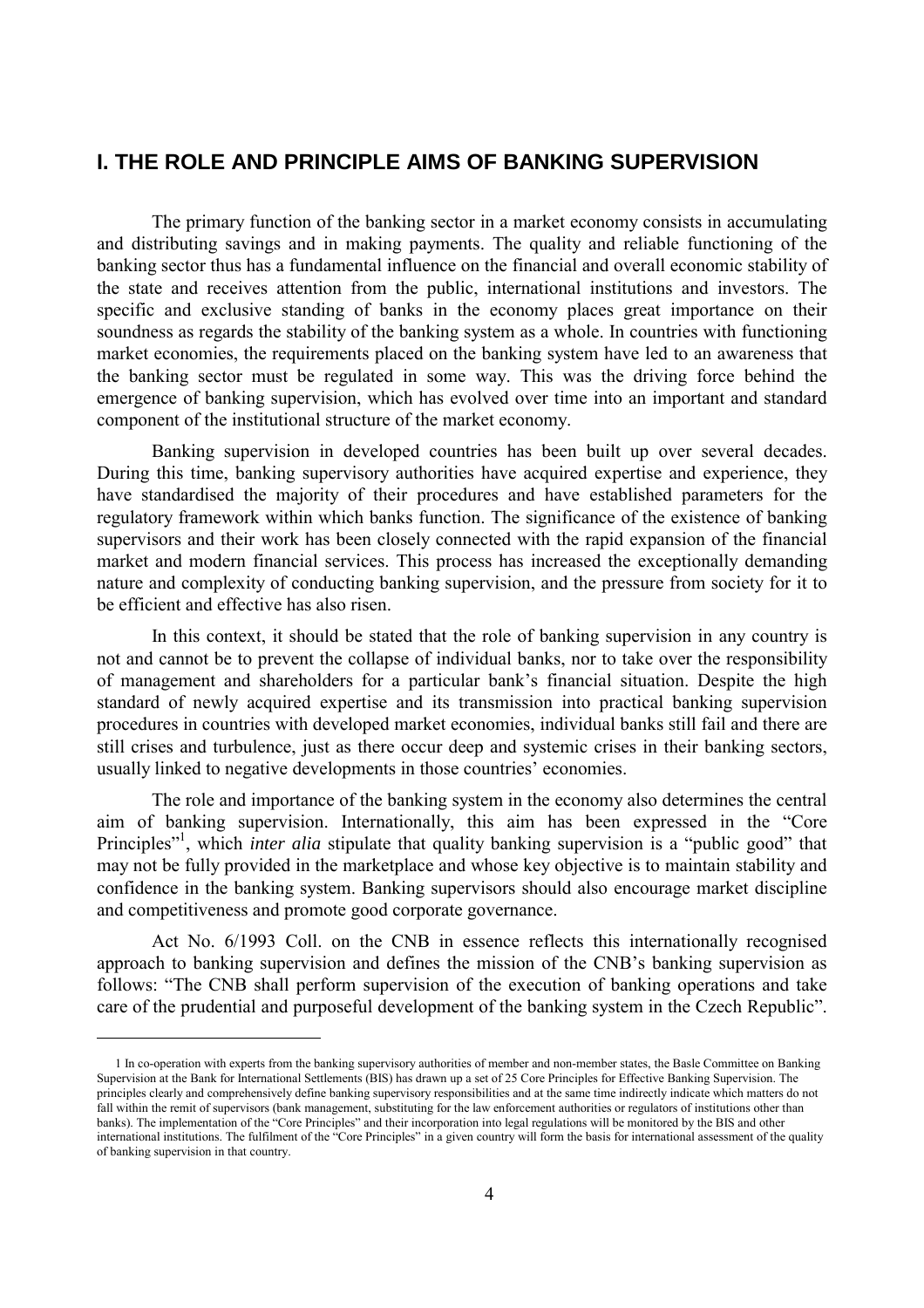Although this legislative formulation is very terse, it concisely expresses the banking supervisor's principal mission. To fulfil this objective, the CNB banking supervisory body is authorised by law to stipulate the basic regulatory conditions for entry into the banking sector and the regulations for prudential banking conduct with the aim of limiting the risks which banks take on; to conduct subsequent checks of their compliance with these regulations by means of audits of the financial data recorded by banks ("off-site surveillance") and inspections directly in banks ("onsite supervision"); and, in the event that any shortcomings are detected, to demand that banks take steps to eliminate and remedy them.

In accordance with the "Conception for the further development of banking supervision" (1998-2001) approved by the CNB Bank Board in 1998, the medium-term strategic objective for banking supervision is **to contribute to creating a stable and competitive banking sector, which will be the outcome of a dynamic balance between banking regulation and supervision, market discipline and good governance of individual banks.** The basic implementation principles for the Conception include:

- **a high degree of harmonisation of the regulatory framework, methods and procedures** with the European Union's prudential principles and best international practice, as set out in the European Union's banking directives and the Core Principles;
- **a comprehensive, standardised and balanced system for regulating and supervising banks,** based on an appropriate combination of off-site surveillance and on-site supervision, making use of external auditors as an important source of information, strict criteria for banks to enter and leave the sector, and international co-operation with the home supervisors of foreign bank branches and subsidiaries;
- **effective communication between CNB banking supervisors and the banking sector** via the Banking Association and directly with individual banks in elaborating prudential regulations and in further cultivating the banking services market by means of standards and codes issued by the Banking Association.
- **a system for co-operation in regulating and supervising "banking financial groups",** focusing on the harmonisation of licensing policy and prudential regulations for the members of a group, on information sharing between regulators and on the procedures for supervising members of the group.

In this context, it is also necessary to define those responsibilities which do not pertain to banking supervision and those expectations which it cannot fulfil.

In the first place, banking supervision cannot replace the role of individual banks' shareholders, governing bodies or senior managers, who are exclusively responsible for a bank's financial results and, as part of that, for the quality of its management, the identification and investigation of risks associated with banking transactions and the functioning of control mechanisms. They are also obliged to comply with the relevant legal and banking supervision regulations and to see that shortcomings in a bank's operations are remedied as required by banking supervisors.

Banking, by its very nature, cannot be conducted without objective risks, ensuing particularly from lending business, as otherwise banks would not be able to fulfil their fundamental economic role, i.e. the allocation of free funds. The banking supervisor, as the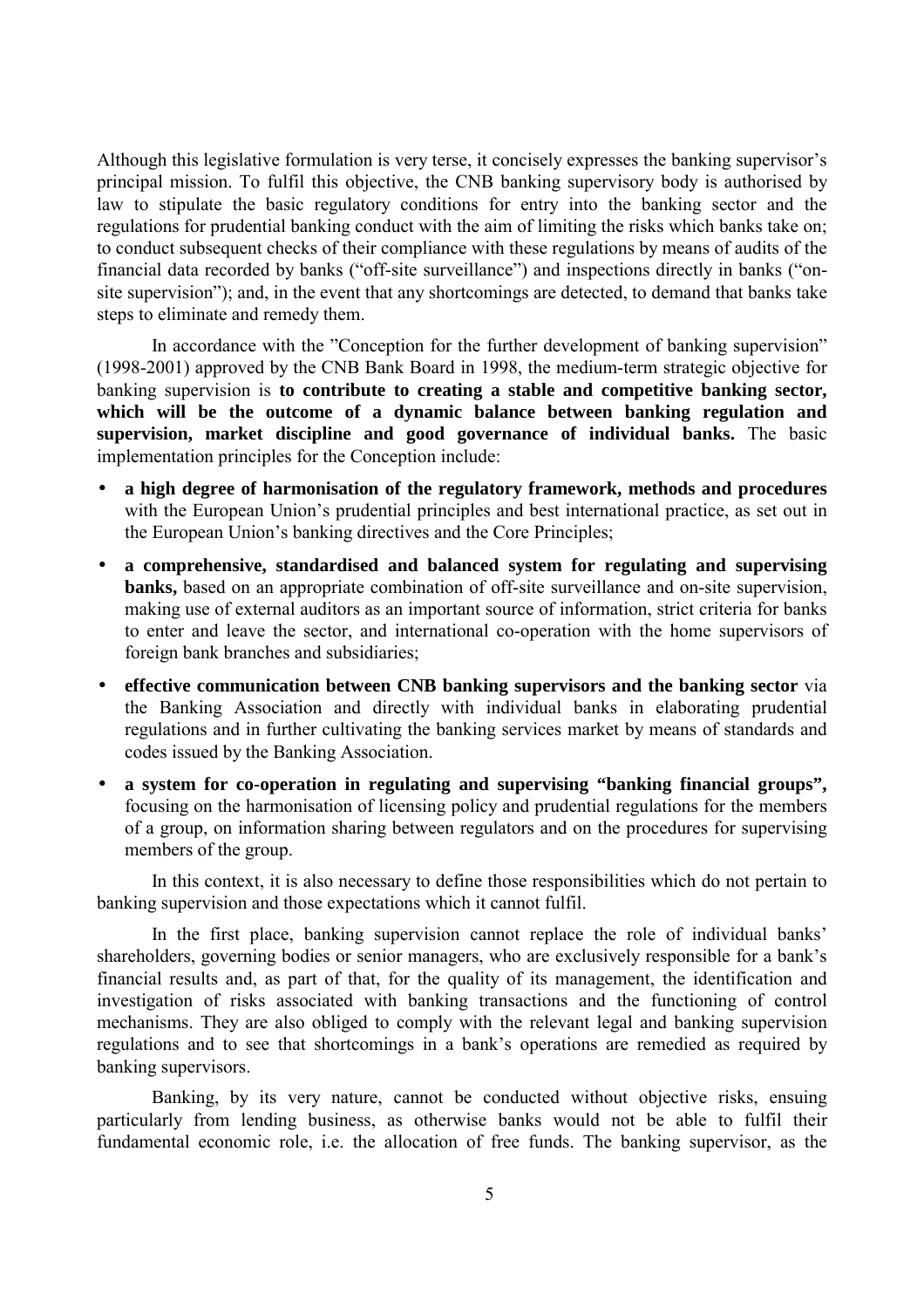regulatory and controlling authority, can only limit this risk and work for the sound functioning of the banking system as a whole. It cannot, however, prevent banks and their governing bodies from taking on excessive risks that might lead them into serious financial difficulties which they and their shareholders are not able to eliminate. Nor can supervisors be expected to prevent banks from failing as a consequence of illegal activities and fraud because of decisions made by their managers. In this context, it must be emphasised that it is not the role of the banking supervisory authority to substitute for the law enforcement authorities and identify, clarify and prove that crimes have been committed in banks.

Although the banking supervisory authority cannot prevent individual banks from failing, its work should enable it to recognise banks in jeopardy in good time and adopt appropriate measures to maintain the stability of the banking system. The aim is not, however, to prevent individual banks from failing at all costs, as this would be at odds with the principles of a functioning market. Nor, in the event of a crisis in the banking sector, is the banking supervisor the only authority which can (or must) resolve that crisis. Nevertheless, it must have its place in the system for resolving situations that might jeopardise the functioning of the entire economy.

The situation in the banking sector and the workings of banking supervision are at the same time heavily influenced by macroeconomic stability, developments in the real economy, the conditions circumscribed by the legislative framework, the enforceability of the law and the overall environment for ethical business conduct in all spheres of the economy, including market discipline founded on transparent and truthful information on the financial situation in individual businesses.

# **II. THE DEVELOPMENT OF BANKING SUPERVISION IN THE CZECH REPUBLIC**

### *A. Introduction*

Prior to 1990, i.e. under the centrally planned economy, banking supervision was an unknown institution in what was then Czechoslovakia. Banking was subject to central management and banks' functions were considerably limited. The State Bank of Czechoslovakia (CSSB) was not only the bank of issue responsible for monetary policy and managing the circulation of money, but it also directly extended credit to economic organisations, maintained their accounts and thus fulfilled the functions of a commercial bank. Decisions on the distribution of credit were subject to the tasks and priorities stipulated by the state plan. Other state banks fulfilled set tasks for the foreign trade plan (Československá obchodní banka), kept the public's savings (Česká státní spořitelna and Slovenská štátna sporitelňa), or operated in specific areas within a very narrow framework (Živnostenská banka and Investiční banka).

In 1989, preparations were made to abandon the CSSB mono-bank system and its interconnection of the central bank's issuing and allocating functions. Komerční banka and Všeobecná úvěrová banka were established on 1 January 1990, taking over the CSSB's commercial activities in the Czech and Slovak Republics. One of the first steps in the economic reforms that followed November 1989 was the creation of a standard two-tier banking system. This was a highly complicated and risky manoeuvre involving the reconstruction of the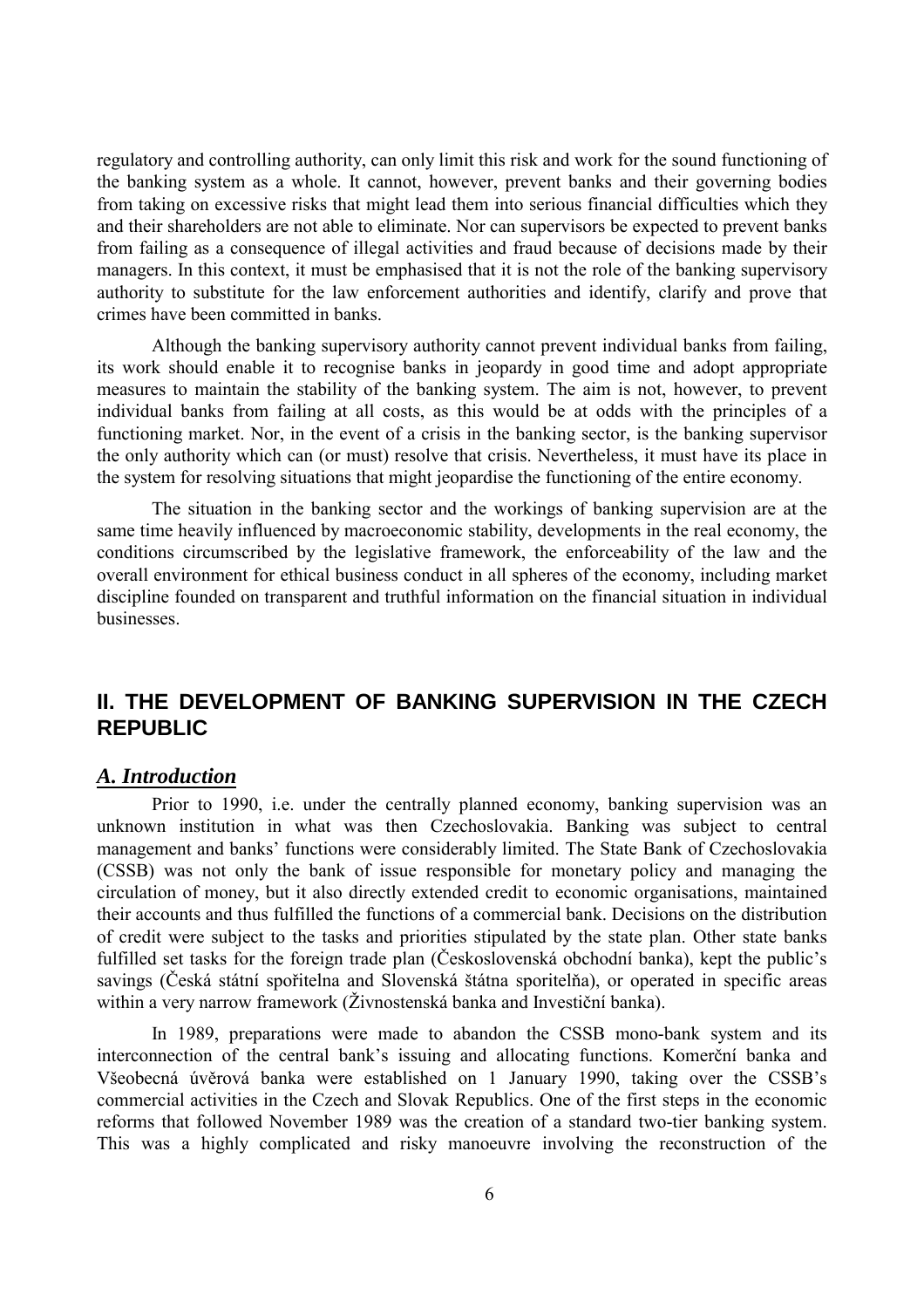institutional and legislative framework.2

The emergence of a two-tier banking system, which created conditions for a rapid expansion of commercial banking and an increase in the range of banking services and products, was the fundamental spur towards establishing a banking supervision system.

## *B. The starting conditions for the development of the banking sector and the establishment of banking supervision*

#### *The economic environment*

 $\overline{a}$ 

The transformation of the economy was commenced in a situation where the emerging and expanding banking sector was heavily burdened by the deformations of the preceding era. The existing state banks and the banks formed by split-offs from the CSSB were strongly undercapitalised, carried considerable volumes of bad loans and suffered from unbalanced funds (a large number of the earlier-extended loans were long-term and lacking in adequate coverage). Banks lacked the appropriate technology, and their management and decision-making processes were being established only gradually. They were understaffed, and those staff they did have lacked the necessary expertise and experience.

The process of establishing a market environment coupled with the emergence of thousands of new businesses brought a sharp increase in the demands placed on individual banks and the banking sector as a whole. Demand for all kinds of banking services rose significantly (there was a massive surge in the number of accounts opened and an increase in payments and clearing). The banking market responded both with an expansion of existing banks' business networks and products and with interest from newly established banks in entering the market. The emergence of new banks with Czech capital was to a considerable extent a forced reaction to this rising demand, which the state banks were not able to satisfy, and was simultaneously in line with thinking at the time on the need for greater competition in the banking sector. The entry of foreign capital into the banking sector was not an option at that time, as foreign banks were very cautious in their approach to this new and non-standard environment and continued to focus on select and solvent clients.

Given the non-existence of a capital market, demand for banking services was increasingly oriented towards credit, with mounting pressure on banks to finance the ever-greater needs of the business sphere and new business plans as part of the "small" and "large" privatisation schemes. Assessing loan applicants' financial situations was seriously hampered by a non-existence of historical data (for new clients) and the limited usefulness of the existing data. The banking sector also began to be confronted with the negative consequences of the rapid expansion of the banking market, including financial crime. In retrospect, it is clear that only very prudent conduct could have guaranteed the banks' long-term existence without the need for massive state assistance. Nevertheless, these banks were long criticised for their "insufficient support for the transformation of the economy".

<sup>2</sup> The emergence of commercial banking was linked to the adoption of Act No. 158/1989 Coll. on Banks and Savings Banks, which entered into force on 1 January 1990. Act No. 130/1989 Coll. on the State Bank of Czechoslovakia entered into force on the same day.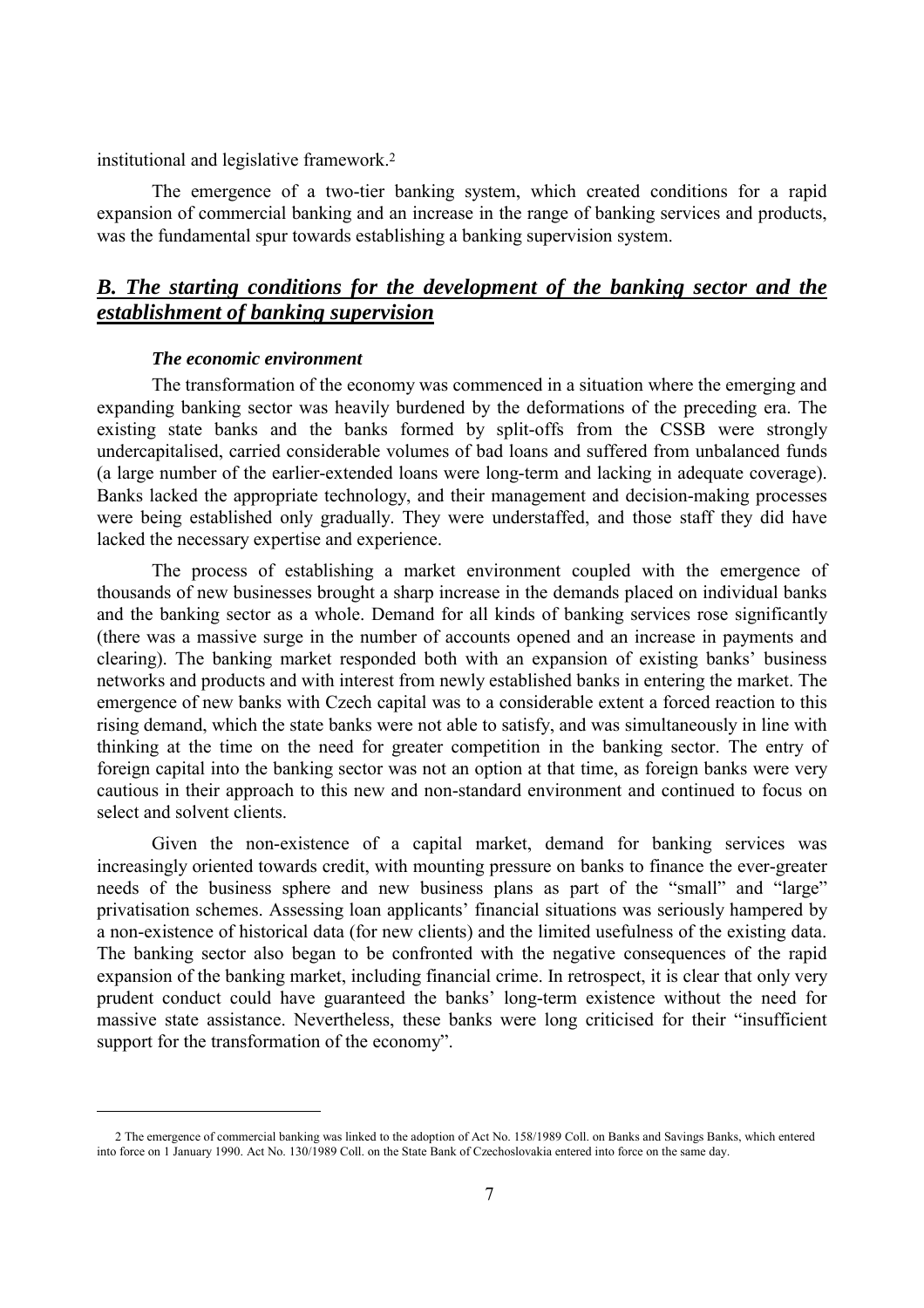#### *Legislative conditions*

Drafting new laws and adapting original legislation to the requirements of a market economy is a demanding and time-consuming process. In practice, changes in legislation often lagged behind the speed of reform. At the beginning of the transformation process, banking legislation was one of the most backward areas – for obvious reasons it did not provide any legal basis for reputable and prudent banking, nor for the effective supervision of bank governance. The domestic economy also lacked other important legal norms governing business relations between entities (particularly relations between creditors and debtors), regulations for the creation, existence and closure of enterprises, market-oriented accounting and tax laws, laws governing auditors, etc.

For banking legislation, the foundation-stone was the creation of a two-tier banking system on 1 January 1990, which was related to the adoption of Act No. 130/1989 Coll. on the State Bank of Czechoslovakia. In Article 17 of that Act, the central bank was made responsible for supervision of areas which it regulated by means of binding legal regulations, i.e. monetary planning; the issuance, circulation, exchange and withdrawal of cash; treasury and foreign exchange operations; the information system of the CSSB, banks, savings banks and other legal entities; and remuneration for financial services rendered. It is evident that this conception did not include the typical tasks of banking supervision, but rather empowered the central bank to demand that the entities concerned (by no means only banks) complied with the generally binding regulations. The aim of such supervision was to support the CSSB's main functions in the area of issuing cash and managing the circulation of money and the payment and clearing system.

On the same date, Act No. 158/1989 Coll. on Banks and Savings Banks also entered into force, allowing banks to exist in the form of state financial institutions, joint-stock companies, cooperatives or joint ventures. Foreign entities were also allowed to participate (under Act No. 173/1988 Coll. on Companies with Foreign Ownership). The CSSB issued authorisations for banks or savings banks to be established and for other acts (mergers, splits, reductions in capital, etc.) in agreement with the Federal and Republican Ministries of Finance, depending on the bank's location. Banks' activities were subject to state supervision by the Federal Ministry of Finance, with savings banks subject to supervision by the appropriate Republican Ministry of Finance. Supervision included checks on banks to ensure they met their commitments, adhered to the generally binding regulations and complied with their licences. It also included the right to request documents on operations and financial statements and to participate in the meetings of banks' and savings banks' governing bodies.

It emerges from the above that at the time Acts No. 130/1989 and 158/1989 were in force, the CSSB was not charged with supervising prudent business conduct by banks and savings banks. It should be added that the Act on Banks and Savings Banks regulated the state supervision of banks – entrusted to the Ministries of Finance – very imperfectly, as it did not give the supervisory authorities the power to issue binding legal regulations to control banking risks, nor to regulate the banks in any other way.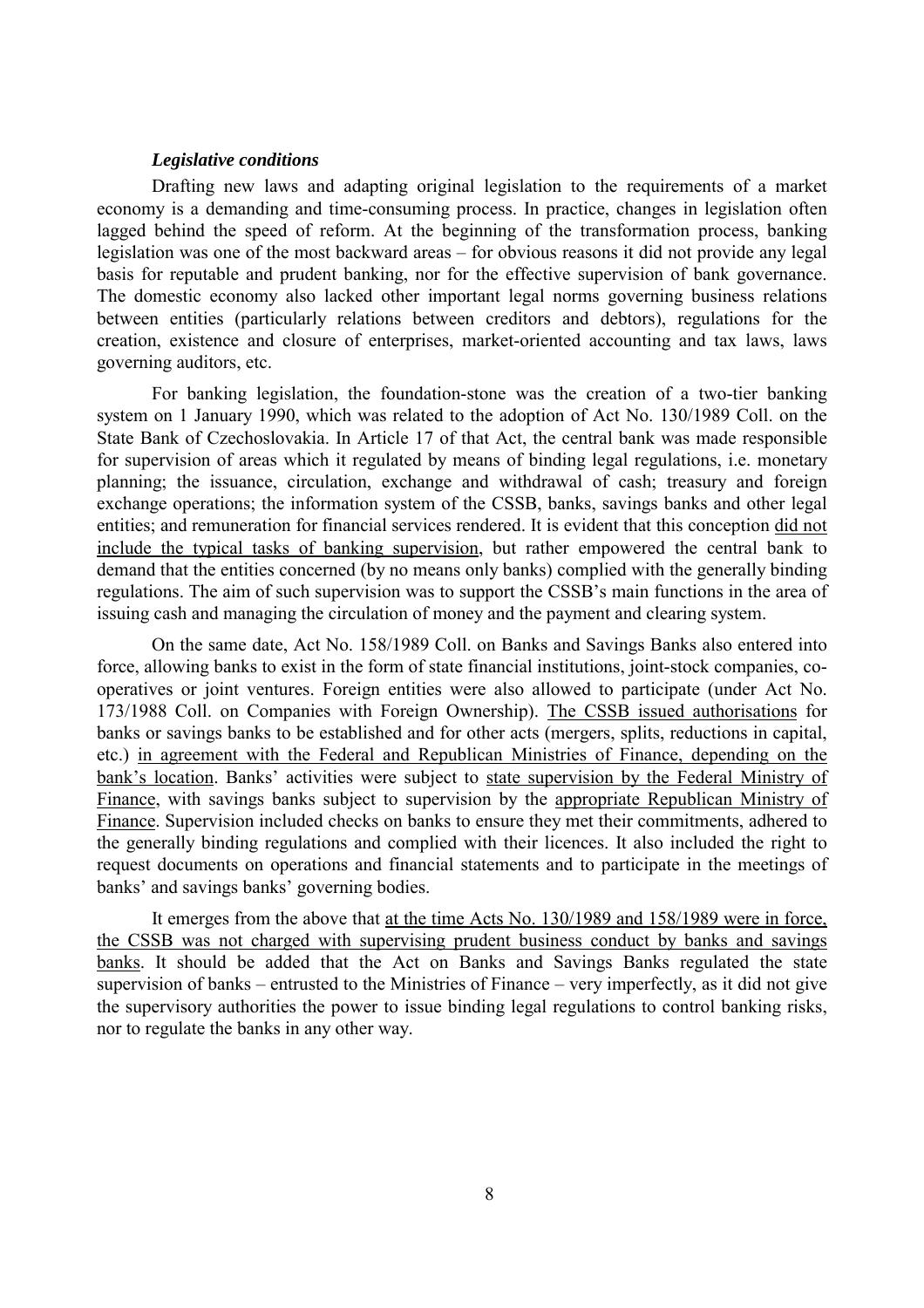## *C. First steps towards banking supervision in the CSSB*

### **1990**

 $\overline{a}$ 

Banking supervision was mentioned in Act No. 130/1989 Coll. on the State Bank of Czechoslovakia as one of the functions of the central bank, but its content did not correspond to the true conception and purpose of banking supervision, namely the systematic reduction of the risks inherent in banking and the protection of the safety and soundness of the banking sector. The gradual development of expertise and intensive negotiations with international institutions led to an identification of shortcomings in the existing legislation and an awareness of the lack of institutional arrangements for activities which directly concerned the exercise of banking supervision, together with an awareness of the importance of its proper functioning.

The need to establish standard banking supervision found increasing support within the CSSB. One reason was that the Federal and Republican Ministries of Finance displayed practically no interest in developing state oversight, which was at that time represented by just one institution whose role it was to supervise the activities of banks and savings banks. In 1990, the CSSB therefore commenced steps to establish banking supervision, with the aim of filling the clear gap in the newly established institutional structure for the market economy. The main reasons at that time for bringing banking supervision within the CSSB were its regular contacts with banks, its material and technical arrangements, the possibility of developing automation and information technology, and the limiting of political influences.

At the same time, so that the CSSB could meet the essentially formal requirements of Act No. 158/1989 Coll. on Banks and Savings Banks for licensing new banks, it created the first set of requirements for bank founders. These requirements corresponded to the level of knowledge at the time and included requirements for depositing capital of at least CZK 50 million, the submission of draft founders' deeds and business plans, the inclusion of persons with banking expertise in the management (at the start of the transformation process, when experience in banking under the previous regime was at the very least debatable, this requirement was not always realistic), for the organisation of the bank, etc. Checking individual founders' compliance with these requirements was already complicated at the stage of assessing a project for a new bank, particularly with respect to the origin of funds for paying up capital, the evaluation of founders and their relations, etc. Moreover, once a bank had started up, the CSSB had no further powers to check its activities.

Under these terms, in addition to the five existing state banks, thirteen new banks $3$  were established that year in the Czech Republic, with the CSSB issuing licences after agreement with the Federal and Republic Ministries of Finances. Of those thirteen, nine had Czech capital and four had foreign ownership. As the new private banks were launched on what was in essence a monopolistic market and with no funds of their own, the CSSB provided them with refinancing credits to allow them to commence operations.

<sup>3</sup> Data on the founding of banks in individual years in the text of this report is based on data on the provision of licences, i.e. this data may differ from the number of banks active at that time.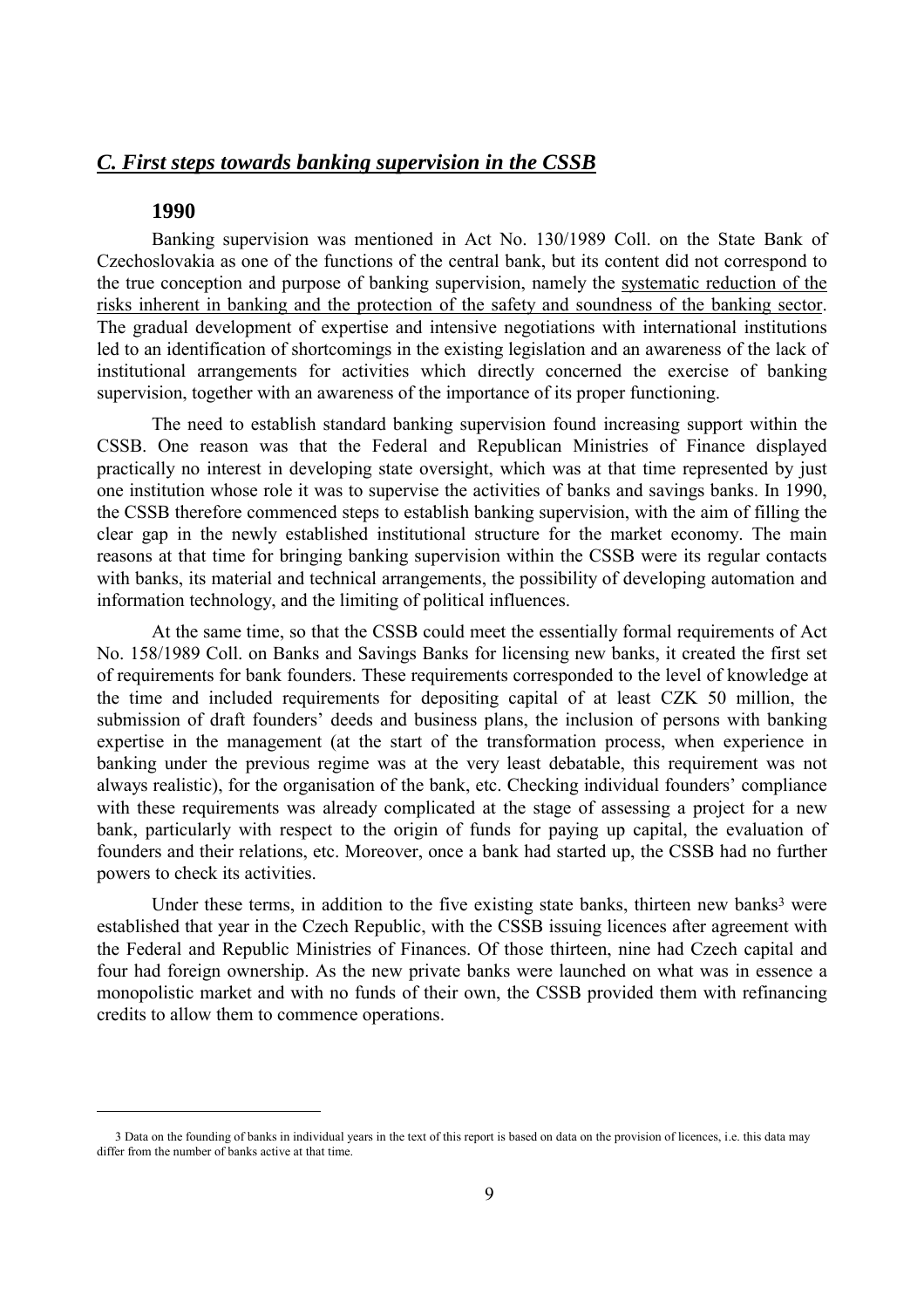## **1991**

 $\overline{a}$ 

At the beginning of 1991 a new group was established in the CSSB with the task of preparing the necessary conditions for developing banking supervision with attributes similar to those in developed countries. This group, composed of CSSB staff, employed a total of seven desk officers and one manager. By mid-1991 a document had been produced containing a plan for the exercise of banking supervision as a true regulatory authority within the CSSB, including working methods, banking supervision methods and an organisational structure. Following its approval by the CSSB Bank Board, work commenced immediately on incorporating these proposals into legal norms.

As regards organisational structure, in view of the existence of the Czechoslovak Federation the CSSB was split into a federal headquarters and "main institutions" for the Czech and Slovak Republics. Both republican institutions worked to establish their own banking supervisory bodies. Of the two options for the organisational arrangement for banking supervision – centralised supervision (as supported by the IMF adviser) or decentralised supervision – it was decided, under the pressure of circumstances, to introduce a decentralised model for banking supervision in the Czech and Slovak Federal Republic (CSFR). Separate banking supervision groups were set up at the main institutions for the Czech Republic and Slovak Republic within the CSSB organisational structure, with no direct management links to banking supervision at the federal headquarters. As part of the process of drafting new acts on the CSSB and on banks, the Banking Supervision Group at the federal headquarters drafted an analysis of the basic aspects of bank regulation – matters relating to banks' universality and specialisation, the work of foreign bank branches, ownership interests by banks and restrictions on them, etc. Simultaneously, work began in co-operation with a foreign adviser on drafting the central bank's first set of prudential regulations to mitigate banking risks, so that they could be available from the moment the new set of banking laws entered into force. In this context, work also began on drafting entirely new requirements for establishing banks.4

As part of the preparations for banking supervision, a draft "Banking Supervision Development Action Plan" was produced, including a detailed timetable for work on regulations, the use of a permanent IMF expert within the CSSB as a banking supervision adviser, the gaining of practical experience for supervisory staff by means of direct co-operation with foreign experts in supervisory activities, and training for supervisory staff. The CSSB supervisory body gradually reached a stage at which it could actively participate in international co-operation. In March 1991, it became a co-founder of the Group of Banking Supervisors from Central and Eastern Europe.5

The growing importance of banking supervision entailed increasingly frequent involvement in activities relating to decisions on the future direction of the banking sector. The

<sup>4</sup> Drafting the new banking supervision regulations was unusually complicated. Each type of risk involved an entirely new subject matter which had not been clearly classified in any foreign regulations. As foreign banking supervisors in developed countries are not generally familiar with the form of separate regulations (known as "provisions"), the CSSB's approach to drafting such regulations represented a progressive element, with its focus on a specific type of risk and on transparency. This is also true of the provision dealing with the requirements for establishing banks. The CSSB's best supervisory staff worked on the draft provisions, taking away a substantial part of the capacity for the actual performance of supervision.

<sup>5</sup> The main purpose of the Group of Banking Supervisors from Central and Eastern Europe is to promote the exchange of experience and information on policy application and practical supervisory issues and to organise joint training events with the aim of making procedures consistent with practice in developed countries and with the recommendations of the Basle Committee. The group has no executive powers and the conclusions from conferences of the supervisory authorities' main representatives are not binding. It was decided to hold regular conferences, and a method for changing the Group's chairman and a range of other organisational and technical aspects of the Group's work were also agreed.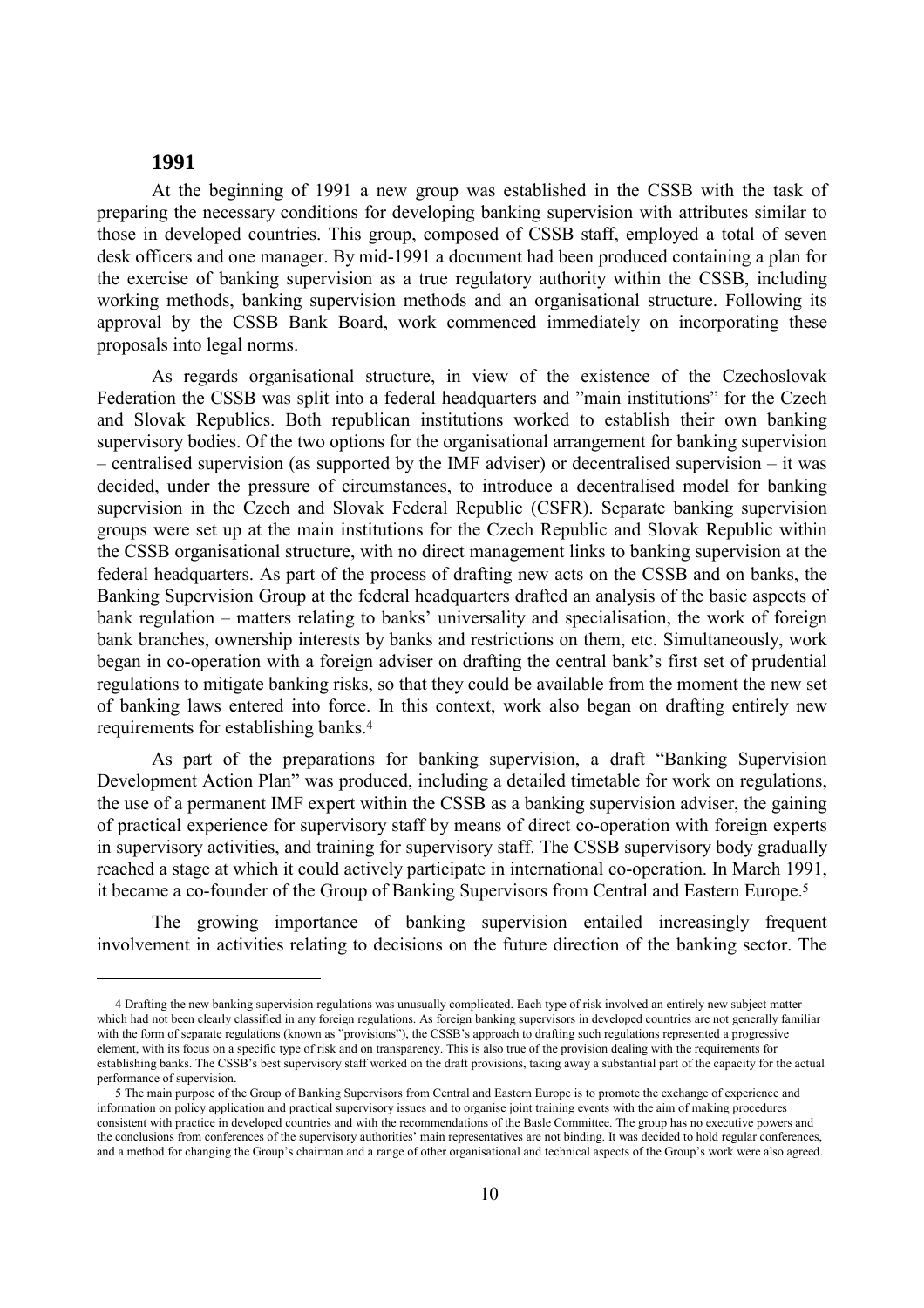Banking Supervision Group participated in the first wave of privatisation of banks, assessing banks' draft privatisation projects and elaborating privatisation parameters. It co-operated with the banks and central institutions concerned in "Consolidation Programme I". This included establishing Konsolidační banka, transferring selected assets from commercial banks to Konsolidační banka, increasing the large banks' capital with state subsidies for their reserve funds and improving the quality of banks' portfolios by means of government bonds. This was the first (and, the government declared at the time, the last) mass action by the government to clean up and capitalise the banking sector, with the objective of improving the situation for the large Czech and Slovak banks.

In 1991 the Banking Supervision Group commenced work, in the first phase taking over responsibility for dealing with requests for banking licences, which had until then been covered by other CSSB departments. It also commenced preparation of the information arrangements for its analytical functions, particularly with regard to the receipt of regular information and data from banks. An important condition for the performance of banking supervision was co-operation with the Federal Ministry of Finance on transforming the chart of accounts for banks, including basic accounting records, and initiating contacts with bank auditors. Communications were likewise opened with the Federal Ministry of Finance on the taxation aspects of banking, as there was no legislation governing the creation of reserves for banking risks. The Federal Ministry of Finance subsequently stipulated a limit for the annual creation of reserves from banks' expenses at a level of 1.5% of their loans as at 30 June 1991.

The rapidly increasing demands on banking supervision put great pressure on the Banking Supervision Group's capacity. Staff numbers, structure and qualifications represented a significant limiting factor for the effectiveness of the Department's work. Moreover, at that time the CSSB was facing a marked outflow of capacity into the banking sector and private enterprise, and the labour market did not provide a quality response to the Banking Supervision Group's recruitment efforts.

The banking sector in 1991 was influenced by the "small" privatisation process underway at the time, which was financed mainly from bank loans. To ensure sufficient funds for such financing, the CSSB provided banks – and especially the new banks – with considerable refinancing loans. At the same time, it oversaw the construction of a monetary plan for the privatisation boom then underway. The forecast volume of loans for the "small" privatisation was recorded separately from standard loans, with these funds sterilised following payment to the National Property Fund (NPF) for the units auctioned.

In the course of the year, the CSSB, with the agreement of the Federal and Republican Ministries of Finance, licensed thirteen new banks in the Czech Republic, as in the preceding year. Six of these were banks with Czech capital, one was a state bank (Konsolidační banka) and six were banks with foreign ownership (mainly subsidiaries of foreign banks).

## *D. Creating the basic regulatory environment*

## **1992**

On 1 February, the new banking acts – Act No. 22/1992 Coll. on the CSSB and Act No. 21/1992 Coll. on Banks – entered into force. This entailed an important change in the legal basis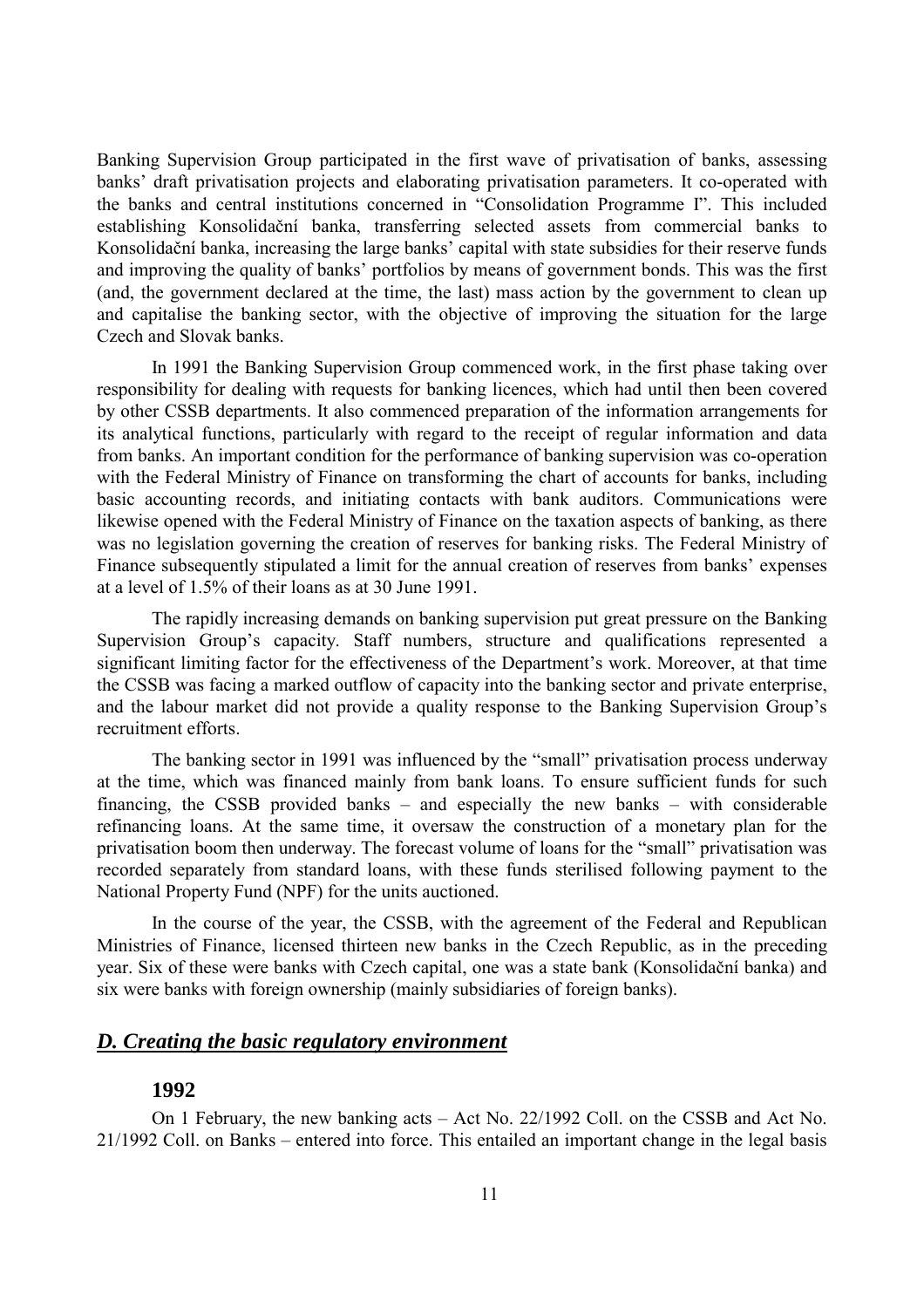of banking supervision and the framework for such activities. The content of the work of banking supervision was defined as follows:

- assessing applicants for banking licences in accordance with the Act on Banks,
- overseeing compliance with the terms of banking licences in accordance with the Act on Banks and of licences in accordance with special acts,
- checking compliance with regulations issued by the CSSB and compliance with laws in cases where it is authorised to do so,
- imposing remedial measures and fines when shortcomings are detected.

The Act on Banks was based on the German model, with certain provisions based in part on the wording of the European Commission's banking directives. At the time they entered into force, the new banking acts appeared to be a sufficient instrument for the central bank to impose discipline and transparency in banking. The shortcomings in the Act on Banks (entry of and changes to banks' shareholders and managers, the establishment of prior consent, remedial measures, the establishment of conservatorship, the exit of a bank from the sector, etc.) were not so evident at the time it began to be used.

#### *Methodological work*

From the beginning of the year, the supervisory authority focused chiefly on implementing the new laws. The main work and priorities were directed towards issuing prudential regulations for banks and improving licensing procedures. The CSSB Bank Board gradually approved "provisions" (regulations) on capital adequacy, credit exposure, liquidity and limits for banks' open foreign exchange positions, and provisions stipulating the requirements for establishing new banks (e.g. the requirement for depositing capital was increased to CZK 300 million, including for banks already in existence). Banking supervisors also concentrated on formulating supervisory procedures for on-site inspections in banks, which had gained support under the new legislation.

The Banking Supervision Group contributed to other activities which were important for running banks and conducting banking supervision. Following discussions with the Federal Ministry of Finance, a CSSB and FMF Directive was approved which included principles for creating reserves and provisions for banks' risk assets (receivables and securities). The principles classified banks' assets according to their quality (standard, substandard, doubtful and loss), recommended provisioning levels for specific assets at 20%, 50% and 100%, and stipulated accounting procedures for classified loans. At the same time, the FMF issued a statement that banks could create reserves up to a level of 2% of their assets as of 31 December 1992. The legislation for this area was established by Act No. 593/1992 Coll. on Reserves for Determining the Income Tax Base, of 20 November 1992, which set out the maximum limits for creating bank reserves. The approved wording of the Act was in force in unaltered form from January 1993 to July 1995. The Banking Supervision Group continued to work towards greater co-operation with banks' auditors and commenced mapping out the options for codifying this co-operation under the directives for conducting audits issued by the newly established Chamber of Auditors. The thematic areas for auditing the accounts and financial results of large Czech and Slovak banks were elaborated in co-operation with Phare. Following a series of discussions with bank representatives, a tender was organised at the CSSB and the selected auditors began work in the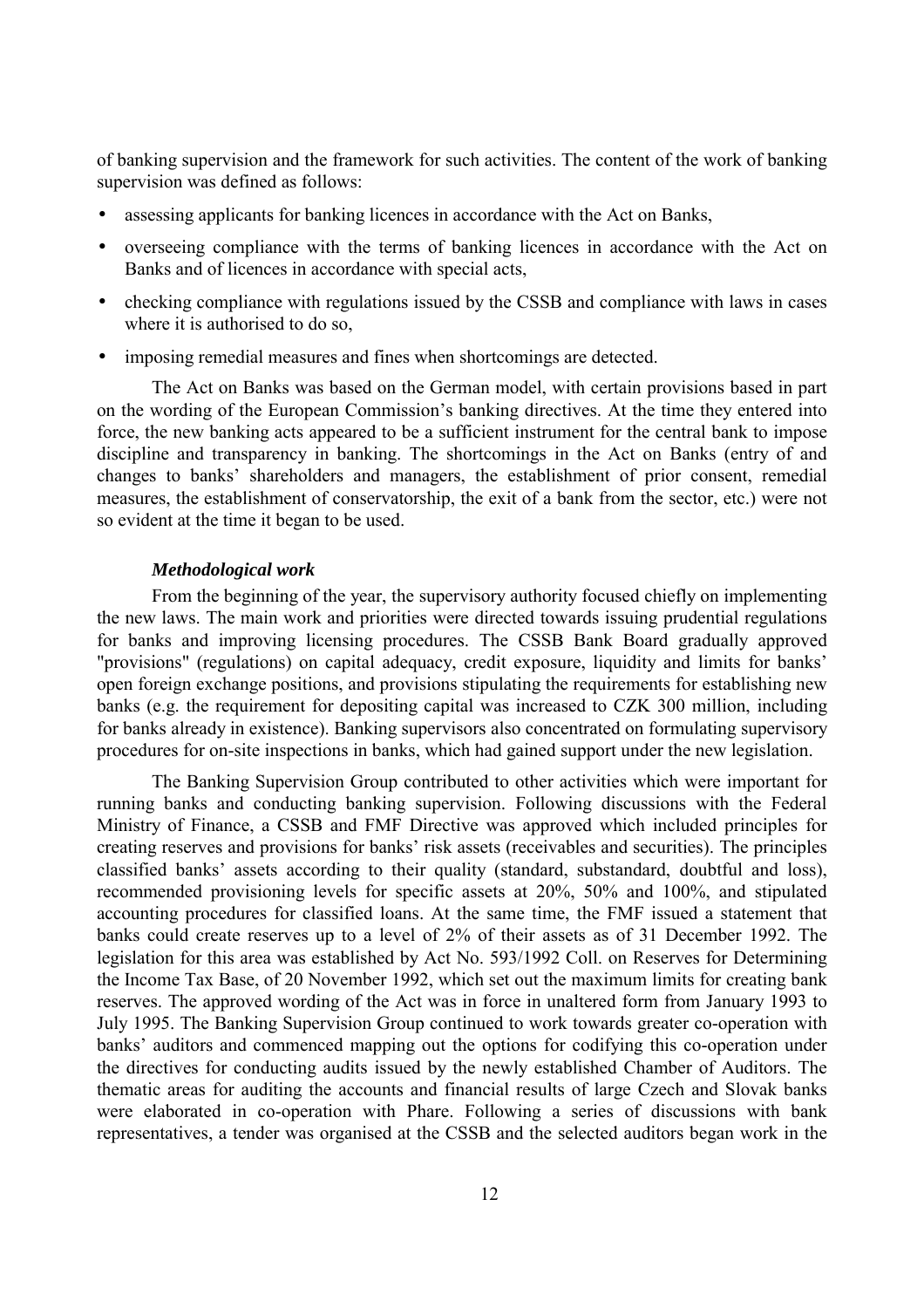#### autumn.

The Banking Supervision Group also worked on promoting awareness, arranging training for commercial banks on the new set of prudential regulations (conducted in the Czech Republic with the participation of around 400 bank representatives and in the Slovak Republic with the participation of around 200 bank representatives). The publication "Banking Supervision Communication" was launched as an information and communication medium for commercial banks and other interested parties. The Banking Supervision Group initiated a number of consultations on money laundering and financial crime with representatives from the departments and authorities concerned. In its international activities, the Banking Supervision Group organised an international conference for the Group of Banking Supervisors from Central and Eastern Europe.

#### *Control and analytical work*

Control work at that time was objectively aimed at acquiring experience in this area of supervision. Several controls were carried out and during some of them experts from the Federal Reserve Bank of New York relayed their experience to the staff of the Banking Supervision Group. The quality and frequency of the supervisory work was very limited owing to capacity constraints. The results corresponded to the level of expertise and experience of the supervisors at that time. The Banking Supervision Group attached great importance to commencing active analytical work, especially work with bank reports. As a new body, the Banking Supervision Group had not, however, yet achieved a sufficiently high standing within the CSSB, and IT support for its work was inadequate. The analytical work was therefore developed under very difficult conditions. Supervisors concentrated nevertheless on improving the construction of bank reporting and linking prudential reports to the chart of accounts for banks. Alongside this, they worked to improve information flows between banks and the Banking Supervision Group. Despite the complications, during the year reports began to be produced on the situation in the banking sector and in individual banks, including development trends. These reports were regularly submitted to members of the Bank Board (with quarterly reports the objective).

#### *Organisational arrangements for banking supervision*

The exercise of banking supervision was affected by the federal arrangements within the CSSB, i.e. the efforts by both republics to transfer as many powers as possible to the CSSB's republican headquarters. On the basis of a document discussed by the Bank Board, the work of the Banking Supervision Group was split so that the department at the federal headquarters was responsible for methodology and the republican departments for licensing and control work. The result was that licensing work for new banks was transferred to the republican banking supervision groups, including a complicated management mechanism via the management of both main institutions. The dividing line for supervisory work was not entirely clear and did not provide adequate possibilities for the effective performance of banking supervision.

A constant problem for banking supervision was the lack of staff with the required expertise and experience, although total staff numbers did gradually increase. The federal headquarters' Banking Supervision Group came to employ 21 people in the course of the year, with the republican departments having ten and seven staff respectively, but on the other hand a number of more experienced staff left the supervisory structures.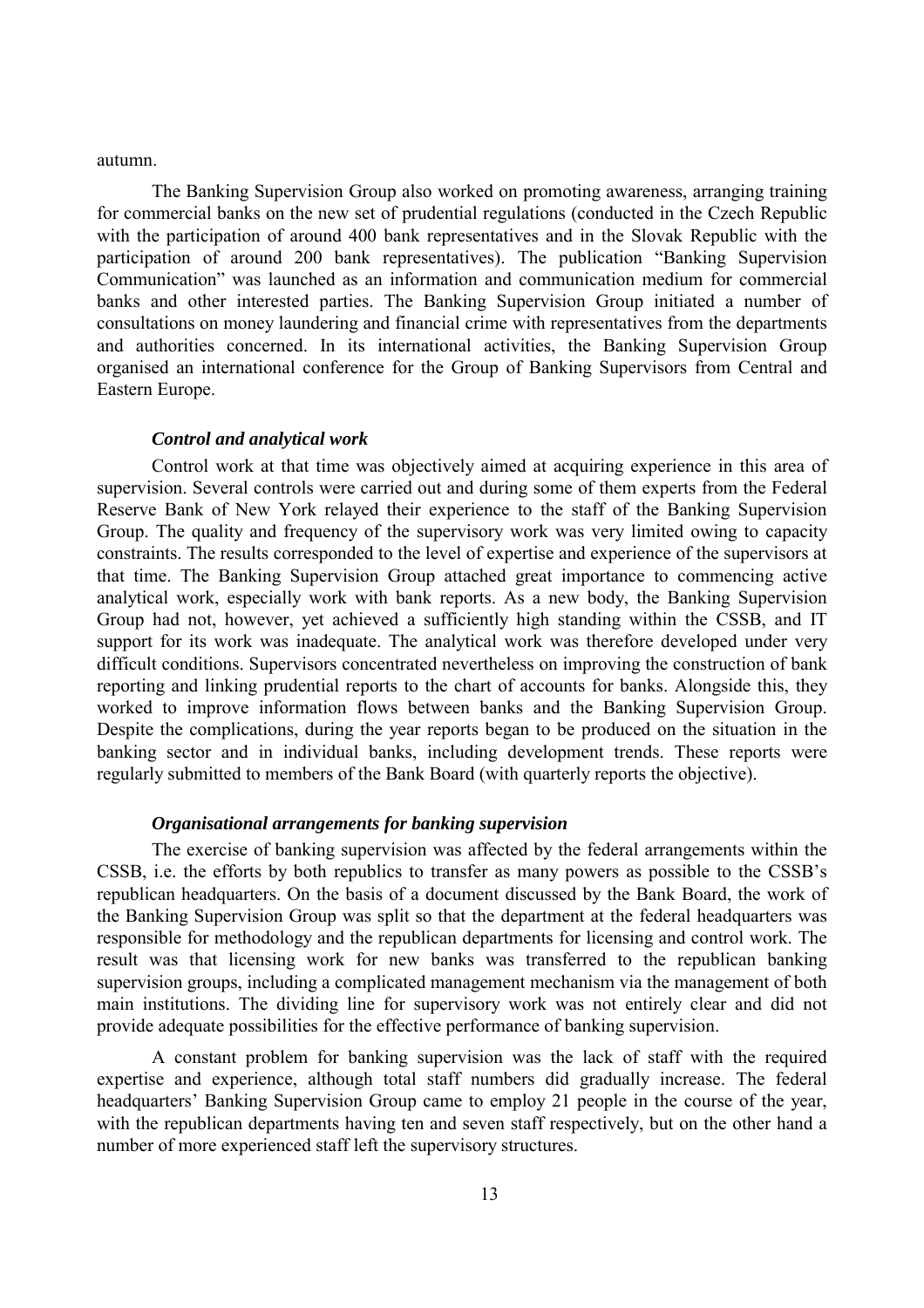#### *The banking sector*

With the agreement of the Federal and Republican Ministries of Finance, the CSSB licensed seventeen new banks in the Czech Republic, of which six were branches of foreign banks, six were banks with foreign ownership and five were banks with Czech capital. The rapid expansion of the banking sector thus continued. The "small" privatisation was proceeding at full speed and work was also commenced on privatising the large banks, which first of all acquired the status of joint-stock companies. Banks with Czech capital played a relatively important role in financing privatisation. The large banks began establishing investment privatisation companies and funds for the first wave of voucher privatisation.

#### **1993**

 $\overline{a}$ 

#### *Methodological work*

The CNB Bank Board approved revisions to the prudential regulations on capital adequacy, credit exposures and liquidity regulations.6 Following an assessment of the results of audits of large banks, financed by Phare, the Banking Supervision Group produced minimum requirements for the content of bank performance reports. After discussions with banks and their auditors, these were distributed to banks and their branches in the form of recommendations for audit work on the 1993 results. The Department also worked with the Czech Chamber of Auditors on establishing basic auditing standards targeted at verifying the most important and risky areas – especially banks' systems of risk management.

The Banking Supervision Group also contributed to work on legal norms to introduce building savings and a new act on mortgage banking. This act proposed establishing specialised banks for mortgages. Although the act was not passed in the proposed form, passages on definitions and security parameters for mortgage banking were incorporated into the Act on Bonds. On 1 January, the Act on Reserves for Determining the Income Tax Base entered into force, allowing banks to create reserves for loan receivables and for guarantees provided within stipulated limits as a tax expense. Despite warnings from the Banking Supervision Group, the issue of provisioning for securities remained unresolved. The Banking Supervision Group cooperated on devising laws to establish a state export support institution (EGAP) and worked its insurance terms into the prudential regulations.

There was increasing awareness of the Banking Supervision Group among specialists, including at international level. The Department took part in a number of discussions with rating agencies and missions from the OECD, IMF, etc. The CSSB Banking Supervision Group was charged with the presidency of the Group of Banking Supervisors from Central and Eastern Europe.

<sup>6</sup> The provision on capital adequacy made the calculation of banks' capital adequacy more strict by deducting credit exposures vis-à-vis related parties and uncovered losses from capital, including capital investments in legal entities in which a bank had control. At the same time, EGAP was classified as an institution with government support under the category of assets with a 20% risk weighting. The capital adequacy limit (the ratio of capital to risk-weighted assets) was set at 6.25% and banks were required to achieve it by 31 December 1993, with a limit of 8% to be met by 31 December 1996. The credit exposure provision introduced a duty for banks to set limits for economic sectors and geographical territories, and the liquidity provision established the duty to submit a preliminary report for the elapsed calendar year by the thirtieth day of the following calendar year.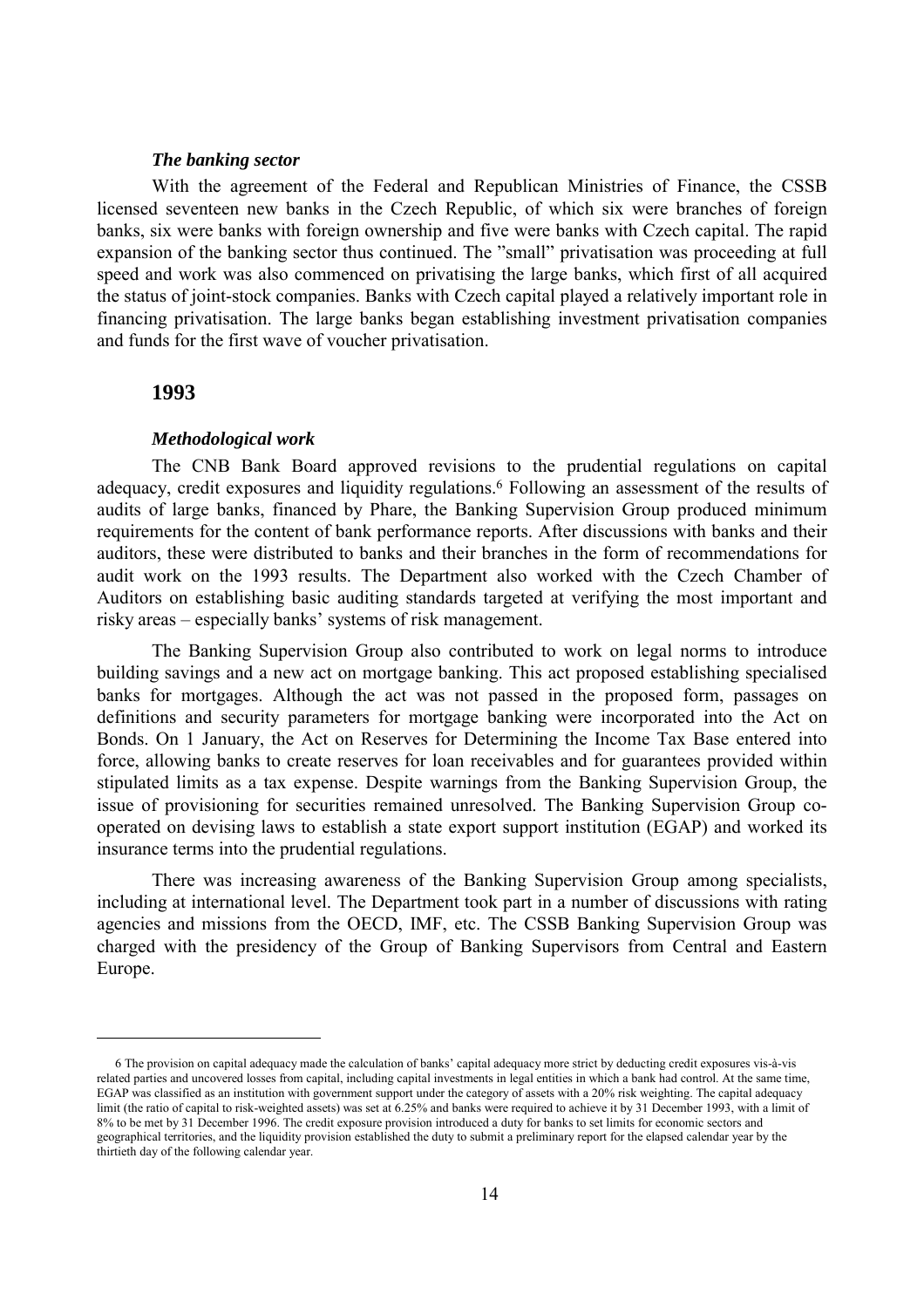#### *Control and analytical work*

This area of the Banking Supervision Group's work gradually became more dynamic. A detailed analysis of developments in the banking sector in 1990–1992 was produced and discussed in the CNB Bank Board. Producing the report was demanding owing to a lack of data, missing time series and technical problems. The Banking Supervision Group therefore proposed and produced a more modern method for comparative analyses of banks in the form of a uniform appraisal system based on dividing banks into comparable groups and assessing selected absolute and relative indicators for banks' financial results.

The development of on-site inspections in banks continued, with completed inspections resulting in increasing pressure on banks in the form of recommendations and remedial measures. However, the number of banks and the limited capacity of the Banking Supervision Group remained an obstacle to more frequent inspections and to concentrating on resolving the more serious problems facing individual banks. Nevertheless, problems were identified and resolved concerning banks' credit portfolios, commitments to closely related parties, machinations with the payment of capital and banks' accounting.

#### *Organisational arrangements for banking supervision*

The CSFR was dissolved and the CNB (and SNB) were established. The new national arrangements were also apparent in the splitting of banking supervision in the Czech Republic and Slovakia. The Banking Supervision Group participated in preparing and implementing the division of the federation (communications with banks, splitting balance sheets and exchanging shares between the National Property Funds, the Konsolidační banka portfolio, etc.). As regards the organisational arrangements for banking supervision, the existing department at the CSSB headquarters (or CNB) merged with the republican department. The Banking Supervision Group now had three divisions – methodology, licensing, analyses and inspection. The total number of staff did not exceed thirty (around 25–27) and supervisory work was limited by the given capacity and considerable overloading, particularly in management positions.

#### *The banking sector*

The first significant difficulties became apparent in the banking sector. This chiefly concerned Kreditní a průmyslová banka, where acute shortcomings in liquidity and capital led to the introduction of conservatorship. This case also pointed to the risk of banks being negatively influenced by shareholders and management.

Stricter rules for banks' access to CNB refinancing and the interbank market had a negative affect on the liquidity of several small banks with weak capital. These banks suffered from a considerable imbalance in the time structure of their assets and liabilities. This situation led to a series of talks with banks' management, shareholders and auditors. A liquidity team was set up at the CNB at Vice-Governor level. Banks' cash flow was monitored in detail and remedial measures were proposed and implemented.

Konsolidační banka's conduct and financial situation did not correspond to the supervisory requirements, and the Banking Supervision Group put pressure on the bank and the Ministry of Finance as its founder. This pressure resulted in the Ministry of Finance issuing a guarantee for the bank's finances and its capital was increased from NPF funds.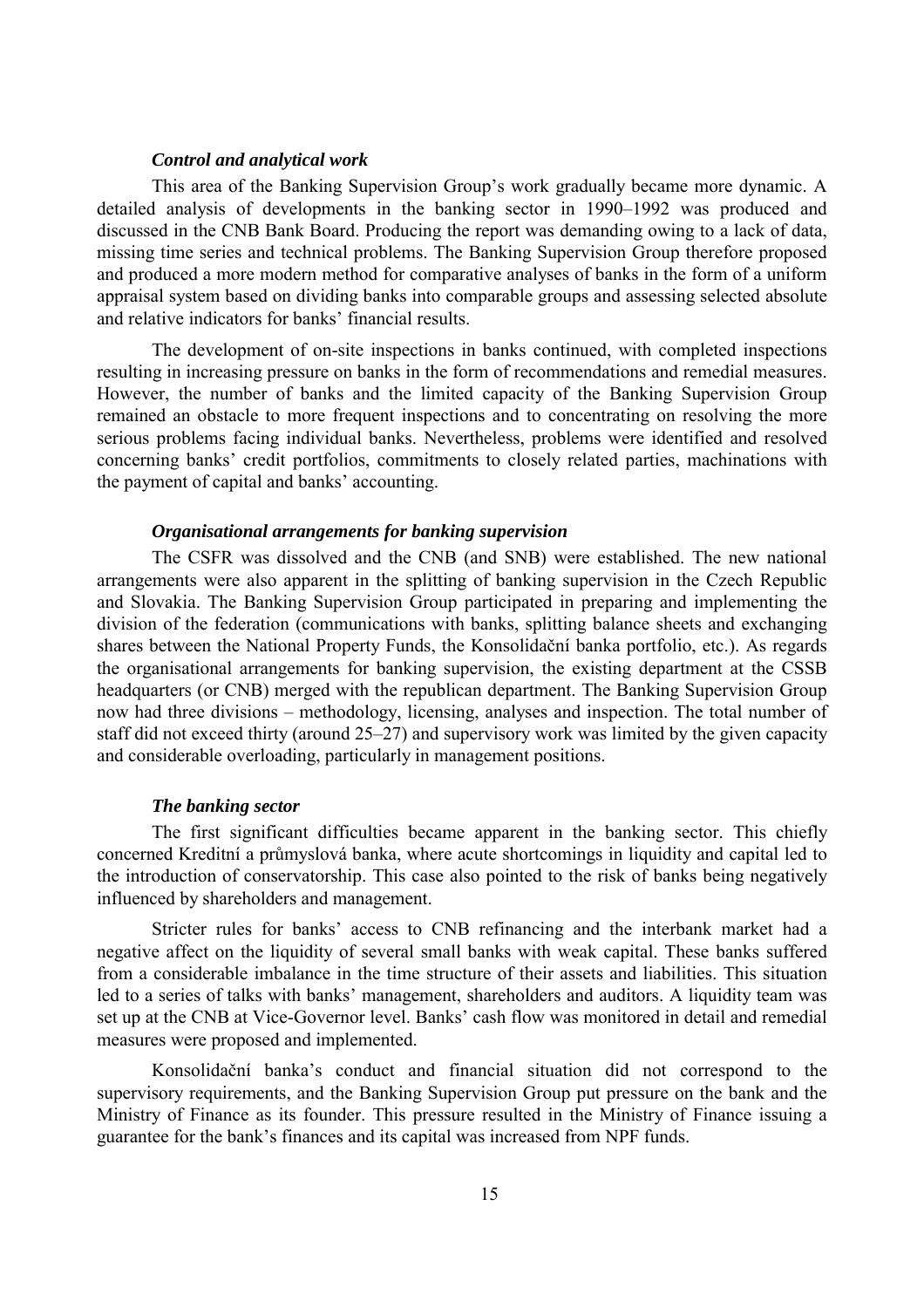There was a decline in issuing of licences and establishing of new domestic universal banks in 1993. Of the ten banks newly licensed that year, four were building savings banks, four were branches of foreign banks and two were banks with foreign ownership.

## *E. The expansion of banking supervision*

## **1994**

#### *Methodological work*

Negative trends in the small banks subsector and practical experience in eliminating banks' shortcomings revealed gaps in the legislation (notably the Banking Supervision Group's limited powers in cases where it had detected temporary or persistent shortcomings in banks' activities, where they had negative financial results, where there was obvious fraud, etc.). The response was a revision of the Act on Banks, which strengthened the CNB's remedial measures and powers and included the option of reducing a bank's capital. The conception of conservatorship was refined and insurance was introduced for deposits of natural persons.

The greater activity by the CNB in the legislative area also resulted in the regulatory framework being supplemented. Work continued on improving licensing procedures, which became substantially stricter and limited access to the sector, including an increase in the minimum level of capital to CZK 500 million.7 Banks were approached concerning the timetable for increasing capital to the prescribed level. New CNB provisions were issued forbidding banks from providing certain kinds of loans or making certain investments in ownership interests. There were new regulations on classifying loan receivables and the method for creating reserves and provisions. A commission was established to appraise bank managers' professional and management skills. The Banking Supervision Group also produced a methodology for assessing the quality of work of auditing companies, together with a new CNB provision stipulating the minimum requirements for bank performance reports. The CNB subsequently revised and issued new official communications on registering the representations of foreign banks and financial institutions in the Czech Republic and on Article 17 of the Act on Banks (banks' ownership interests in other companies).

Methodological work also focused on the Banking Supervision Group's internal procedures, especially those concerning inspection work, administrative proceedings and the introduction of conservatorship in a bank.

The Banking Supervision Group devoted its attention to the draft Act on Preferential Export Financing (establishing Česká exportní banka) and, as part of work on revising the Act on Reserves for Determining the Income Tax Base, to legislation for banks to create tax deductible reserves and provisions from expenses.

 $\overline{a}$ 

<sup>7</sup> Approved by the CNB Bank Board in January 1994.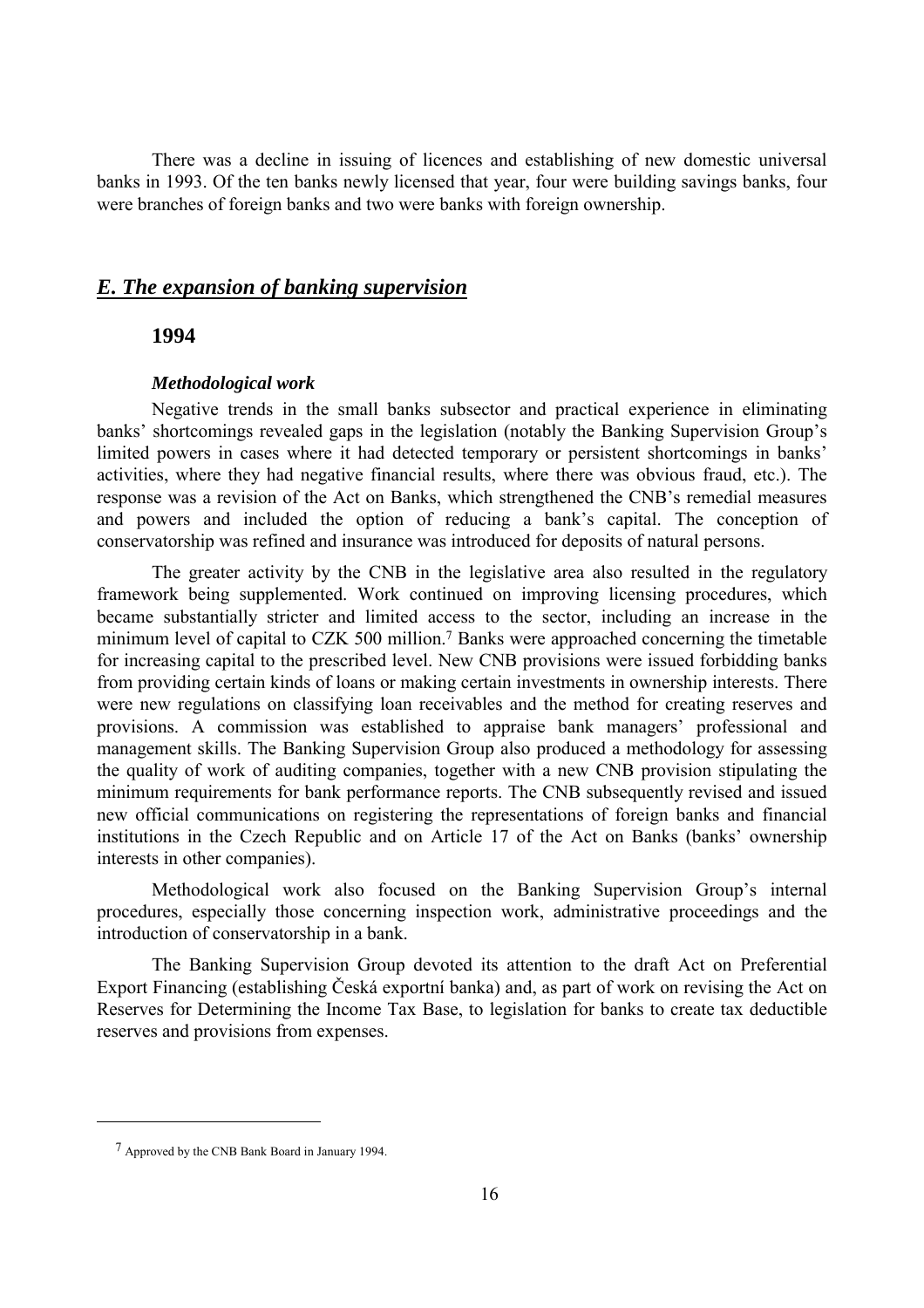#### *Control and analytical work*

The year commenced with discussion in the Bank Board of an analysis of developments in the banking sector in 1993, with the Board raising a requirement for a deeper analysis of the financial health of the small banks subsector. Staff from other CNB departments were temporarily attached to the Banking Supervision Group for this purpose, and the Group organised short-term inspections of a selected group of banks, focusing on the quality of their credit portfolios, the management of lending procedures, liquidity, management quality and information systems. The results of these inspections, which revealed a number of fundamental shortcomings in banks' activities, became the subject of a series of talks with the management of the banks concerned, including measures by the Banking Supervision Group to remedy these shortcomings, which in some cases meant restricting banks' activities or producing consolidation programmes for their overall recovery. The Banking Supervision Group also carried out ten comprehensive and partial inspections in banks and a series of information visits to banks.

#### *Organisational arrangements for banking supervision*

After assessing developments in the banking sector, the Bank Board decided to enhance the standing of the Banking Supervision Group and reorganise it. For the first time, banking supervision was made the direct responsibility of a member of the CNB Bank Board – a senior director – and was split into two departments: the Banking Supervision Policy Department, which included the Methodological and Licensing Divisions, and the Bank Analyses and Inspection Department. The latter department was divided into three inspection divisions (for small, large and foreign banks) and one analytical division. Extensive staff recruitment was commenced, with a wide-ranging training programme for new staff devised in co-operation with the Federal Reserve Bank of New York. The number of supervisory staff increased to approximately 60 during the year.

#### *The banking sector*

Owing to fraudulent financial transactions by Banka Bohemia that directly jeopardised its existence, it was decided to introduce conservatorship. The bank's activities were subsequently terminated by a decision taken at the general meeting. In view of the non-existence of deposit insurance, the situation of the bank's clients was resolved with the deposits being taken over by ČSOB. The CNB and the state, represented by the Ministry of Finance, undertook to cover ČSOB's losses and expenses from this operation.

The Banking Supervision Group, in agreement with the Ministry of Finance, also commenced administrative proceedings to revoke AB Banka's licence owing to serious problems with liquidity and insufficient capital. On the basis of a statement by the bank's shareholders and its largest creditor, Česká spořitelna, on the bank being taken over by Česká spořitelna (confirmed at the bank's general meeting), these administrative proceedings were halted. In this case, the CNB and the state, represented by the Ministry of Finance, again undertook to cover ČS's losses and expenses from this operation.

Only two buildings savings banks, one foreign bank and one foreign bank branch were licensed in this year, although the number of active banks in the banking sector peaked at 55, of which 32 had Czech capital, 15 were dominated by foreign capital and 8 were branches of foreign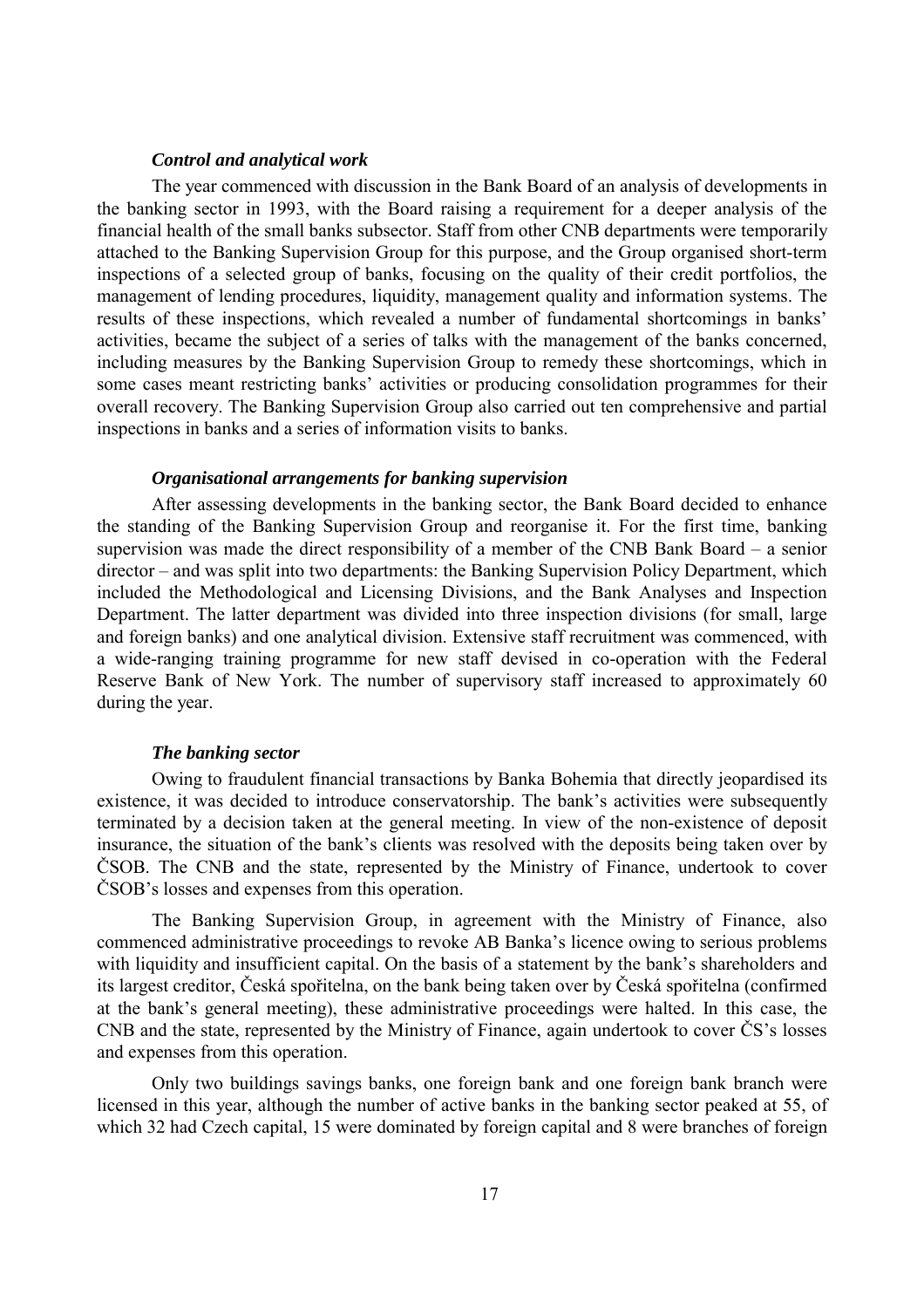banks.

 $\overline{a}$ 

## **1995**

#### *Methodological work*

In August 1995, a amendment to Act No. 593/1992 Coll. on Reserves for Determining the Income Tax Base entered into force. This newly defined categories and limits for provisioning, in particular in accordance with a classification of individual receivables (see the CNB provision on classification).8 This revision was in force up to the end of 1997.

In this year, the Banking Supervision Group carried out its first aggregate appraisal of cooperation with banks' auditors. It assessed individual auditors' activities and results for 1993 and 1994 in relation to the CNB provision from the end of 1994 stipulating the requirements for bank performance reports.

In view of the expertise and experience gained, especially from inspection work, the basic prudential regulations were substantially revised, as they had ceased to correspond to conditions in the banking sector (the provision stipulating the limits and terms for banks' open foreign exchange positions, the capital adequacy provision, the credit exposure provision and the provision on bank performance reports).

As the legal norms reflecting the needs of mortgage banking had been revised with effect from the beginning of July 1995, the Banking Supervision Group prescribed criteria and procedural aspects for granting licences to banks for the issuance of mortgage bonds (i.e. mortgage banks).

#### *Control and analytical work*

At the end of each quarter, a supplemented and expanded aggregate analysis of developments in the banking sector, including trends and ratings for individual banks, classified according to uniform criteria into five groups, was submitted to the CNB Bank Board for discussion. In 1995, the Banking Supervision Group's inspection work became much more intensive. In total, 15 comprehensive and partial inspections were carried out in banks, together with 17 information visits. The on-site inspections revealed that banks had inadequate valuations of their credit portfolios and their provisions needed to be significantly increased, which in several cases meant a loss of capital to create them. On the basis of the inspections, the Banking Supervision Group demanded that individual banks remedy this situation (by reclassifying loans, creating additional provisions and increasing capital as part of consolidation programmes).

Following an appraisal of trends in the banking sector in the first three quarters of 1995, especially in the small banks subsector, the CNB Bank Board discussed and approved the basic principles of Consolidation Programme II. This programme signified a more strict approach by the Banking Supervision Group to those banks which failed to meet the fundamental prudential regulation – real capital adequacy of  $8\%$  – and required the implementation of recovery programmes with the support of the shareholders of banks under threat. The programme was

<sup>8</sup> The total level for provisioning was limited to 3% of the average level of receivables for the tax year.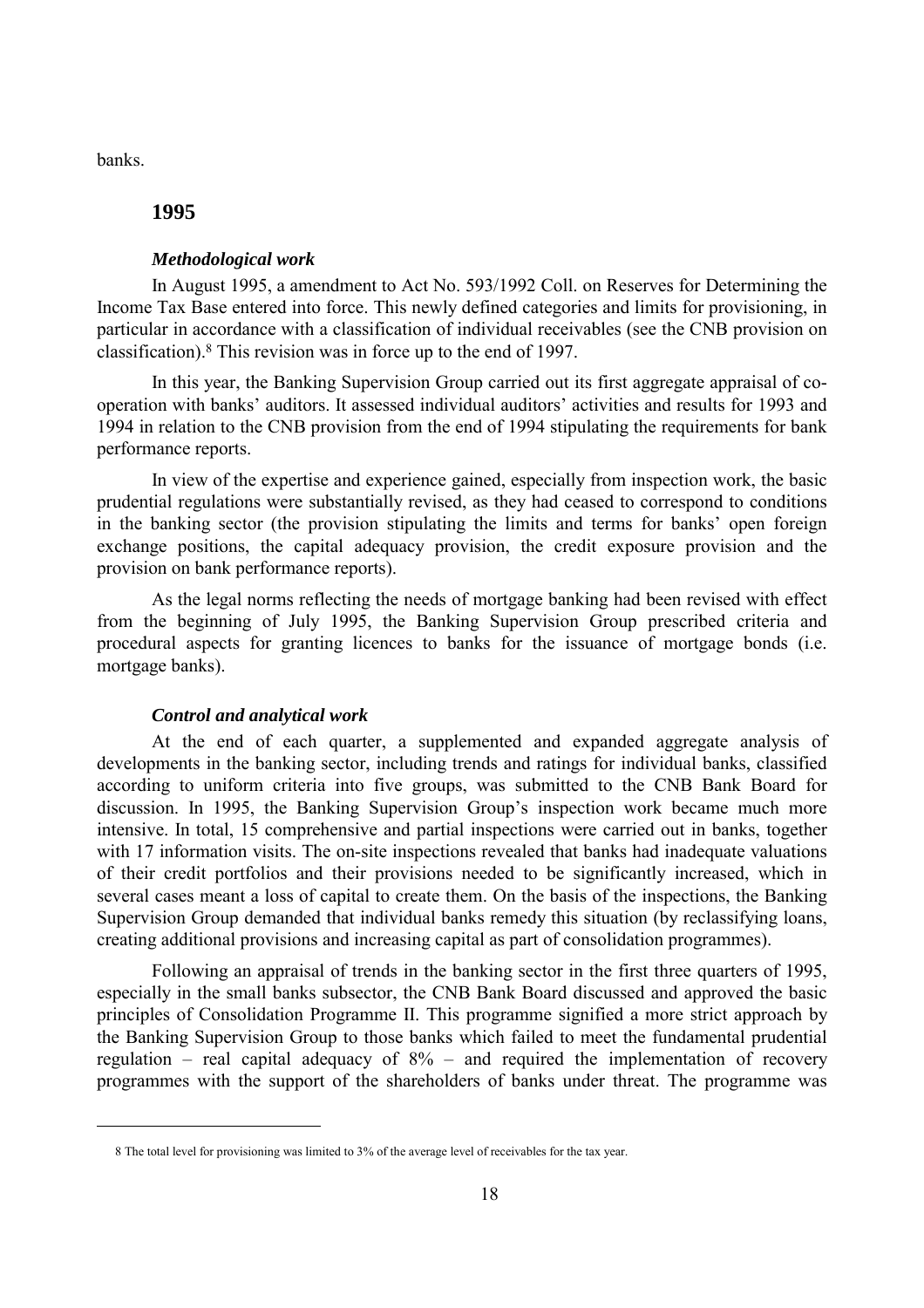oriented primarily towards the small domestic banks subsector and was based on the requirement for banks to fully cover risks from their assets in accordance with auditors' valuations at the end of 1995.

#### *Organisational arrangements for banking supervision*

In connection with the stricter supervision of banks and the greater volume of work, the CNB Bank Board discussed issues connected with optimising the structure and activities of banking supervision and the prospects for its future development. The outcome of these discussions was support for proposals by the banking supervision organisational units and a decision to continue recruiting supervisory staff, in particular to strengthen the supervisory work. In the Bank Analyses and Inspection Department, the overburdened Small Banks Inspection Division was split into two divisions.

Training programmes for supervisory staff continued, with the most important ones carried out with the assistance of regulators in developed countries, especially the USA and EU countries (the UK, France, Belgium), in the form of short-term attachments. The number of staff working in all the banking supervision organisational units rose to a total of approximately seventy.

#### *The banking sector*

The number of banks was in essence constant in 1995. Only one licence was issued, to Česká exportní banka, established by the state under a special legislative act.

In the second half of the year, the CNB Bank Board decided to revoke the licences of Kreditní a průmyslová banka, AB Banka and Česká banka owing to serious long-term shortcomings in their activities. These decisions by the CNB Bank Board (dating from December 1995 for AB Banka and Česká banka) were a feature of the implementation of Consolidation Programme II.

## **1996**

 $\overline{a}$ 

### *Methodological work*

The provision on banking secrecy in Article 38 of Act No. 21/1992 Coll. on Banks was supplemented with a reporting duty in this year in connection with the issuing of Act No. 61/1996 Coll. on Some Measures Against Money Laundering and on the Amendment of Related Acts.9

The CNB Banking Supervision Group continued implementing fundamental modifications and changes to the prudential rules for banks, which had commenced in 1995. Entirely new provisions were issued on the principles for creating portfolios of securities and holdings by banks and covering the risk of the depreciation of securities and holdings through provisioning

 Revisions were made to the provision on banks' credit exposures, where the concepts of debtor and credit exposure were newly defined, and to the provision on capital adequacy. New

<sup>9</sup> A Financial Analysis Unit (FAU) was set up at the Czech Ministry of Finance in connection with the issuing of Act No. 61/1996 Coll.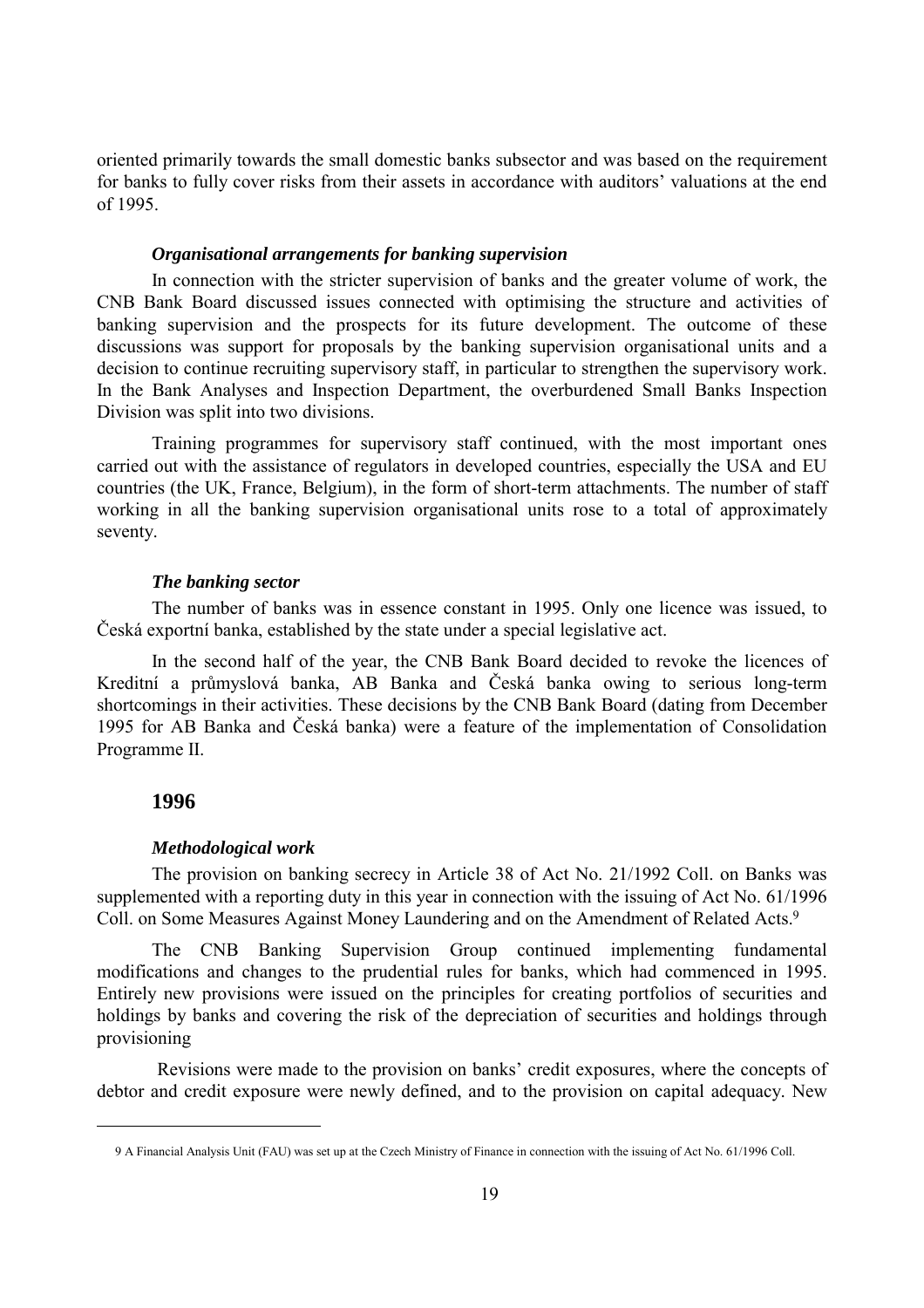risk weightings were introduced for Konsolidační banka, the NPF and EGAP, i.e. entities with state guarantees. A revision was also made to the liquidity provision from April 1993. After an aggregate evaluation of reports and the quality of work by bank auditors in 1995 (as in the preceding year), a new provision was issued setting out the requirements for banks' performance reports.

#### *Control and analytical work*

Aggregate analyses of developments in the banking sector were submitted to the CNB Bank Board at the end of each quarter. The methodology for rating individual banks was refined, signal information was processed for a warning system based on monthly changes to a group of selected financial indicators for banks, procedures for on-site inspections were refined and information outputs for evaluating individual banks within off-site surveillance were standardised. The Banking Supervision Group also produced and published its first report on banking supervision and the banking sector in the Czech Republic for 1995. Inspection work was to some extent influenced by the priority usage of banking supervision capacity to implement Consolidation Programme II, which meant appraising the results of all small banks for 1995 in accordance with the stipulated criteria, holding repeated talks with banks' managers, shareholders and auditors, preparing consolidation programmes for individual banks, and adopting a range of remedial measures, including administrative proceedings where recovery for banks was not possible. Nevertheless, there were eight comprehensive and partial inspections and seventeen information visits to banks.

The implementation of Consolidation Programme II led to a clarification of the negative financial situation facing a number of small domestic banks. The Banking Supervision Group reacted (after a period in which various solutions were tested) with uncompromising interventions in accordance with its legal powers in those cases where banks' shareholders rejected or were not able to accept an appropriate solution and where prolonging those banks' negative financial situation was unjustifiable. Of the total of 18 small banks, 15 were treated under the consolidation programme, with 9 of them receiving a radical solution consisting in the revocation of their licences or the introduction of conservatorship following a reduction in capital. In other cases there was co-operation with the existing shareholders or new investors in increasing capital to cover the banks' potential losses.

The consolidation programme did not go ahead without the public's confidence in the banking sector falling and an increased threat to small banks in the form of deposits being withdrawn, which those banks would not have been able to withstand. To reduce the risk of a liquidity crisis for small banks and to promote the overall stabilisation of the banking sector, a Czech Government Decree of 16 October 1996 adopted as a systemic solution a "Programme to improve the stability of the Czech banking sector" (the "Stabilisation Programme"), which was intended for the thirteen small banks in existence at the time. The Stabilisation Programme entailed Česká finanční s.r.o.<sup>10</sup> purchasing insolvent receivables from banks at their nominal value, up to a maximum of 110% of the banks' capital. This was done on the basis of returnability, with the banks obliged to gradually create a reserve to repay their dues to Česká finanční after seven years had elapsed.

 $\overline{a}$ 

 $10$  A wholly-owned subsidiary of the CNB.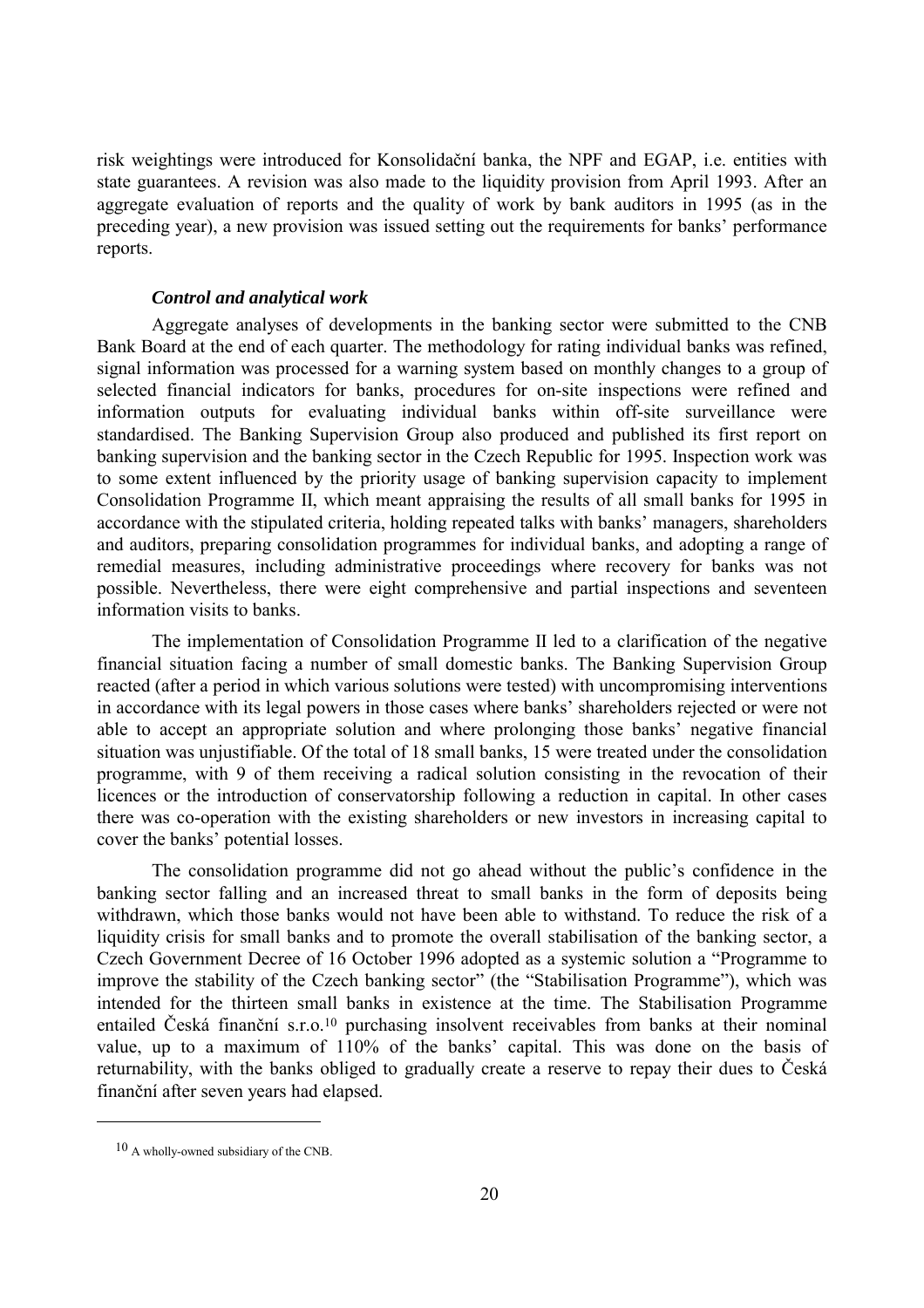The Stabilisation Programme was based on the level of knowledge of the small banks' situation at that time and was intended to create conditions for them to become financially stable again. Its success depended, however, on a number of other conditions, especially on the banks' true initial situation, developments in the country's economic and legislative environment, and the ability of shareholders and management to make use of this option.

The Stabilisation Programme was therefore by no means a guarantee that the risks to the banks would subsequently be eliminated. On the contrary, in the event of failure to comply with the prescribed terms, it envisaged terminating banks' operations.

To implement the Stabilisation Programme, the Banking Supervision Group elaborated conditions for banks to be included in the programme, working with other specialised CNB units on the procedures for Česká finanční to purchase assets from the banks and establishing uniform economic parameters for evaluation purposes.

#### *Organisational changes*

During 1996, the CNB Bank Board approved the formation of a team within the Banking Supervision Group focusing on financial crime in banking, the role of which was to make contacts with the law enforcement authorities to secure their methodological and professional assistance. The Banking Supervision Group ensured participation at a number of seminars for representatives from the law enforcement authorities and commercial courts. At these seminars, on the basis of its practical experience, it presented and clarified the economic basis and context of fraudulent practices within banks. The team's activities were also aimed at lodging complaints against banks in which suspicious transactions had been detected. A total of sixteen complaints were lodged (e.g. against Kreditní a průmyslová banka, Banka Bohemia, První slezská banka, Ekoagrobanka, Banka Skala, Podnikatelská banka, Realitbanka, Evrobanka, Agrobanka and Foresbank). There were consultations on the fraudulent practices uncovered in banks with FBI specialists, who proposed setting up a specialised team to focus on crime in the financial sector. In line with this recommendation, the CNB wrote to the Ministers of Finance, the Interior and Justice with a proposal to set up a specialised interdepartmental group and a recommendation for specialisation within the law enforcement authorities. These activities received no immediate response.

The total number of supervisory staff was now just over eighty.

#### *The banking sector*

The outcome of the greater pressure on the Banking Supervision Group to remedy shortcomings in banks was a painful but ultimately purgative process, the postponing of which would only have harmed the economy further. In the first half of 1996, První slezská banka's licence was revoked and conservatorship was introduced in Ekoagrobanka, COOP banka and Podnikatelská banka. Conservatorship in Ekoagrobanka was terminated in the second half of the year in connection with a capital investment by Union banka, which subsequently purchased part of the bank. In the second half of the year, conservatorship was introduced in Realitbanka, Velkomoravská banka and Agrobanka, while Kreditní banka Plzeň's licence was revoked.

There were further changes in the banking sector. Two new licences were issued, one for the subsidiary West Deutsche Landesbank (CZ) a.s. and one for a branch of Midland Bank plc. At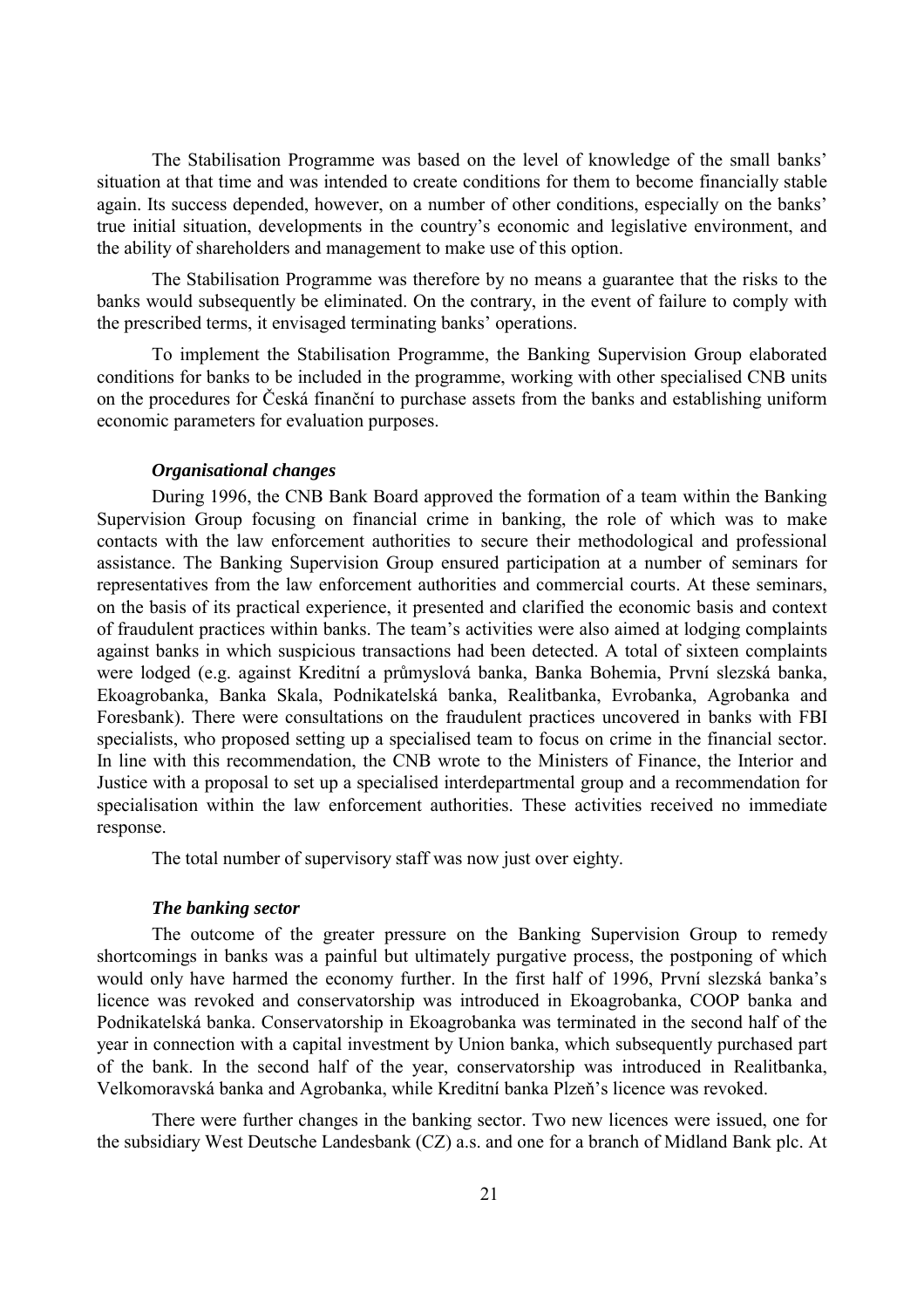the beginning of the year, the Bayerische Vereinsbank branch was transformed into the subsidiary Vereinsbank (CZ) a.s. Three banks which no longer had licences went into liquidation (AB Banka, První slezská banka and Kreditní banka Plzeň) and one into bankruptcy (Česká banka).

#### **1997**

#### *Methodological work*

In 1997 the Banking Supervision Group started work on revisions to Act No. 21/1992 Coll. on Banks, designated the "small" and "large" amendments. These responded to shortcomings in banking legislation on the basis of practical experience and an identification of potential weaknesses, especially in terms of the causes underlying the failure of several banks and the Banking Supervision Group's options for dealing with such cases. They also reflected the requirements of the Government's "packages" for correcting economic policy and cultivating the legal framework of the Czech economy.

At the same time, the Banking Supervision Group continued its work to supplement and refine the prudential rules for banks. There were revisions to the CNB provision on capital adequacy, the provision stipulating restrictions and conditions for banks for certain kinds of loans and investments in ownership interests, the provision on the principles for creating portfolios of securities and holdings and covering the risk of the devaluation of securities and holdings through provisioning, and the provision setting out the principles for classifying loan receivables and provisioning for those receivables After an evaluation of performance reports and the quality of bank auditors' work for 1996 (as in previous years), a new provision was issued stipulating the requirements for bank performance reports.

In view of the need for various risk factors in banks' financial positions to be better assessed, the Banking Supervision Group commenced work in 1997 on a new provision on capital adequacy, which would, in accordance with newly adopted international standards, incorporate market risk, and on a provision to monitor capital adequacy on a consolidated basis. In international relations, the CNB Banking Supervision Group was asked by the Basle Committee on Banking Supervision to participate in an expert group producing international banking supervision standards (the Core Principles for Effective Banking Supervision).

#### *Control and analytical work*

Aggregate analyses of developments in the banking sector, including ratings for individual banks, were submitted to the CNB Bank Board at the end of each quarter. The Banking Supervision Group also produced and published a report on banking supervision and the banking sector for 1996. In addition to these aggregate reports, analyses of individual banks requiring greater attention from the Banking Supervision Group were produced. In this year, the Banking Supervision Group conducted 12 comprehensive and partial on-site inspections and 18 information visits to banks.

The implementation of the Stabilisation Programme was important for the Banking Supervision Group's work. Six banks – Banka Haná, Zemská banka (now Expandia banka), Pragobanka, Moravia banka, Universal banka and Foresbank – expressed an interest in joining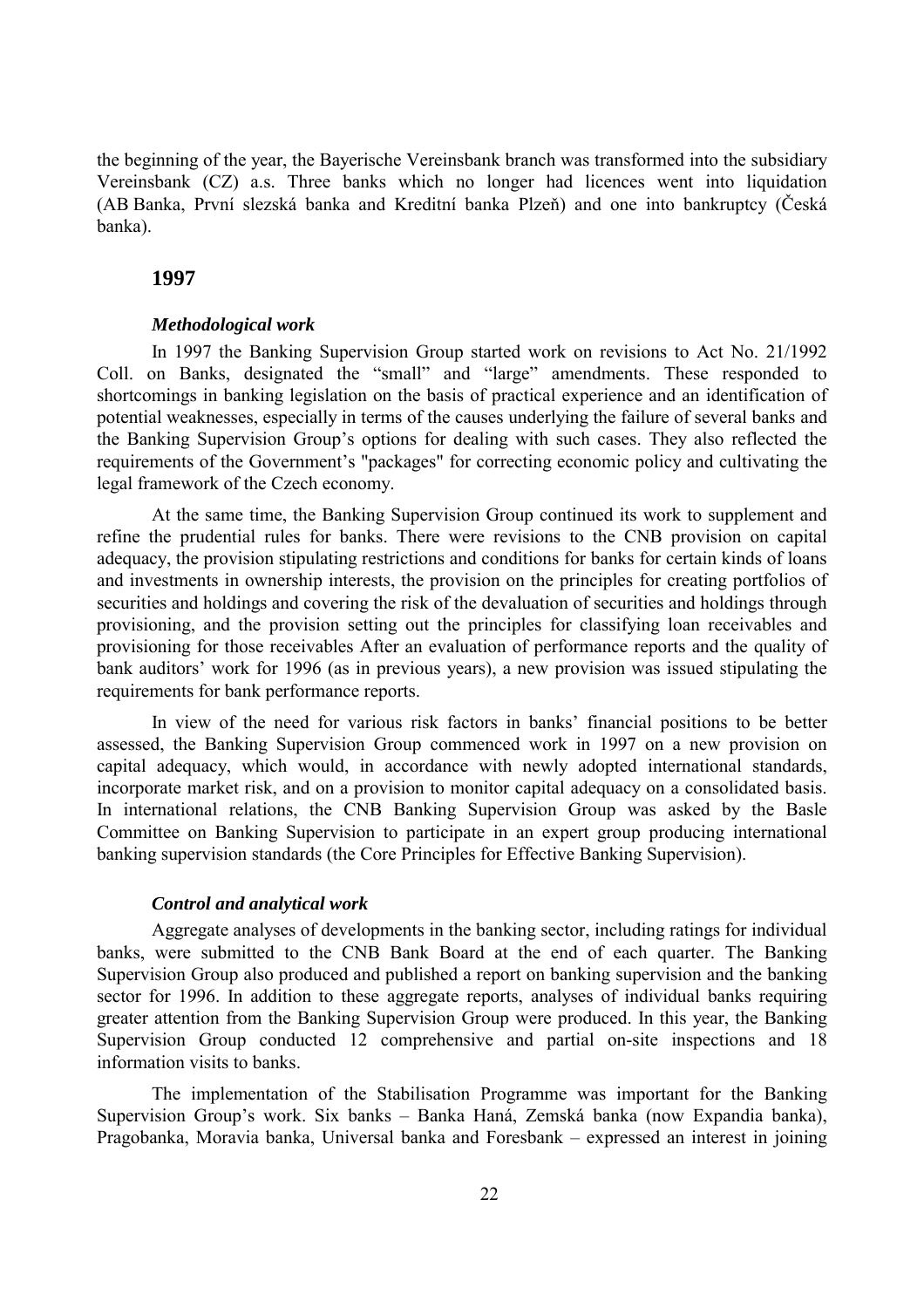the programme and subsequently submitted their individual stabilisation programmes, gradually joining the programme in the course of 1997. This entailed them starting to sell their bad receivables to Česká finanční. Programmes for Pragobanka, Moravia banka and Banka Haná were ready in January and were subsequently approved by the CNB Bank Board for inclusion in the stabilisation programme. During the first half of the year, admittance was negotiated for Foresbank, Universal banka and Zemská banka (after granting consent to the entrance of a new investor – the Expandia group – into Zemská banka). Once the conditions had been met, these banks were also included in the Stabilisation Programme.

1997 also saw ongoing work to complete Consolidation Programme II. The CNB Bank Board discussed concrete proposals by the Banking Supervision Group for banks under conservatorship. In the case of Podnikatelská banka, the court, at the proposal of the conservator, approved a settlement process and the subsequent approach proposed was sale to a new investor. The solution for Agrobanka was highly complicated, with the most viable approach being to split the bank up and sell only the sound part to a new investor. Despite intensive negotiations by the conservators, no suitable investors could be found for Velkomoravská banka or COOP banka.

## *Organisational arrangements for banking supervision*

In March 1997, the CNB Bank Board discussed a document entitled "The institutional classification of banking supervision in the Czech Republic", and, after weighing up the arguments submitted, it opted to keep banking supervision within the CNB. In the course of the year, the Bank Board then approved a proposal to reorganise the Banking Supervision Group in the CNB with effect from December 1997.11 The Bank Analyses and Inspection Department was split into two banking supervision departments, of which each had two inspection divisions and two inspection teams. The Banking Supervision Policy Division had two departments – methodological and analytical, while the licensing department was closed. A separate Nonstandard Activities Division, aimed at the issue of banks whose licences had been revoked and matters relating to crime in the banking sector, was created. It was also decided to increase the number of supervisory staff. The changes made in this year led to the total number of supervisory staff increasing to 86.

#### *The banking sector*

 $\overline{a}$ 

In the first half of the year, it was decided to revoke the licences of three banks (Bankovní dům Skala, Ekoagrobanka and Evrobanka), whose activities were taken over by Union banka as part of the integration process. It was also decided to revoke the licence of Realitbanka, which was declared bankrupt by the court at the proposal of the conservator.

<sup>11</sup> Prior to the implementation of these changes, the Foreign Exchange Control Division was brought within the Bank Analyses and Inspection Department.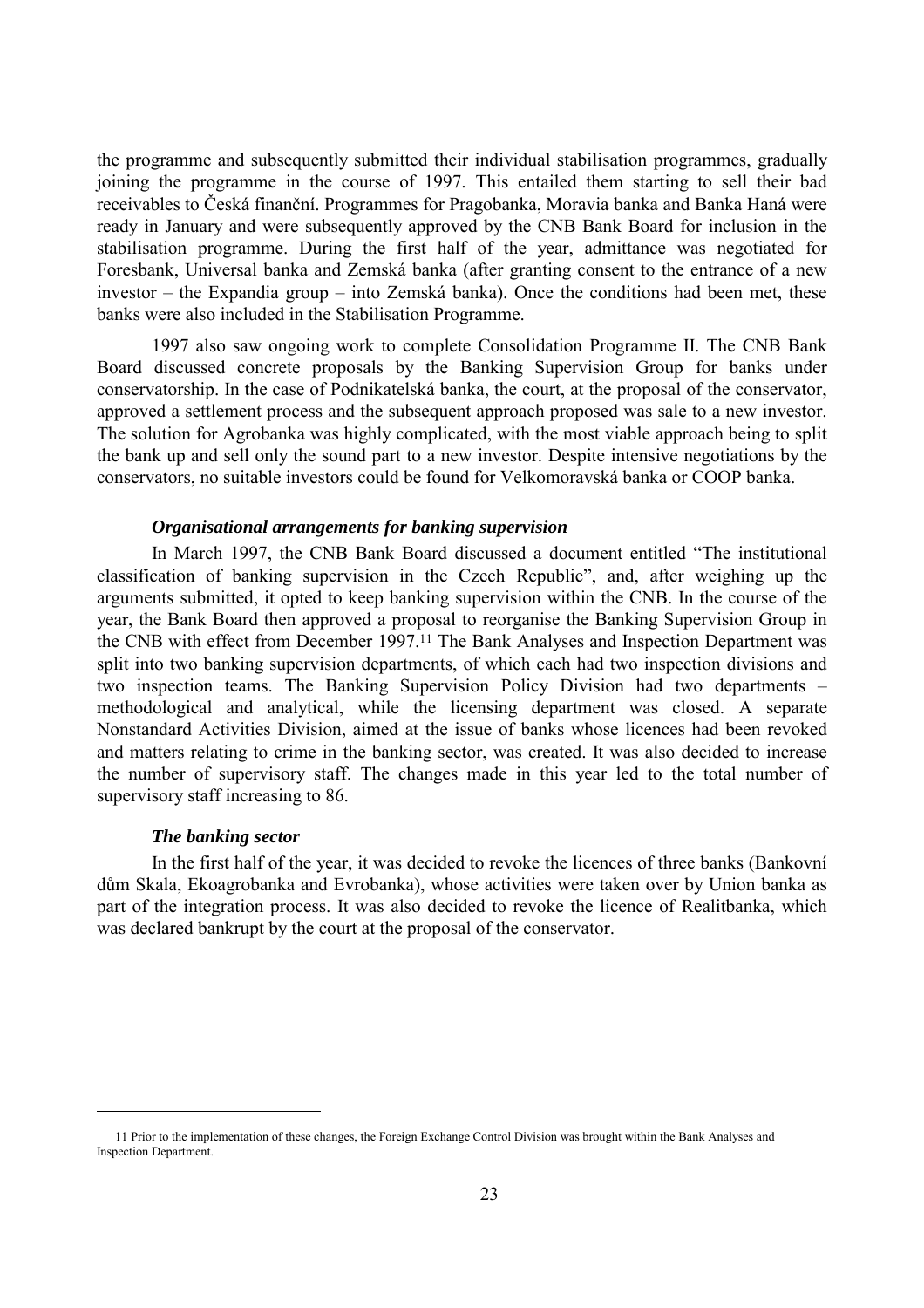## *F. The standardisation of banking supervision*

#### **1998**

#### *Methodological work*

At the beginning of the year, the CNB Bank Board approved a "Conception for the further development of CNB banking supervision", which outlined the strategic medium-term objective for banking supervisory work. This was intended to contribute towards creating a stable and competitive banking sector which would be the result of a dynamic balance between banking regulation and supervision, market discipline and the good governance of individual banks.

The Czech Parliament approved the small and large amendments to the Act on Banks, on the basis of which licensing terms became stricter, the approvals process for acquiring a holding in an existing bank was modified, restrictions were put on links between banks and the business sector, investment and commercial activities were organisationally separated, remedial measures for banks were made stricter, the procedures against shareholders adversely influencing a bank were modified and the deposit insurance scheme was improved (by increasing the maximum amount for deposit disbursement and extending insurance to legal entities).

At the start of the year, the most recent revision to Act No. 593/1992 Coll. on Reserves for Determining the Income Tax Base entered into force. This reduced the limit for provisioning from 3% to 2% of average valid loan receivables for the year, i.e. compared with the previous legislation it limited banks' options for creating a sufficient level of provisions in the form of tax deductible expenses.

In January the Czech Government decided to increase funding for the Stabilisation Programme by CZK 5 billion, and then in June it decided to terminate the Programme.

In the course of the year, there were revisions to the CNB provision on classifying loan receivables and provisioning for them. This gave a more realistic view of the returnability of lossmaking and long overdue loans secured by real estate. The provisioning requirements for these loans were also made stricter. This CNB provision was a response to the fact that shortcomings in the legislation to protect creditors in recovering receivables and exercising lien, in the work of the courts and the land registry offices, in the status of experts and asset appraisers and in the underdeveloped real estate market were preventing banks in practice from realising real estate pledged as collateral. In practice, the provision means that if a bank cannot realise lien on real estate within one year of the day the loan was due for repayment and the loan is rated as a loss loan, the bank must also provision for that part of the loan covered by the lien. If the conditions for realising lien change so much that banks can do so in good time, the regulation will cease to affect banks' financial results.

To ensure that the public is informed of important data on banks (basic information on a bank as legal entity, information on its shareholders, activities and financial results), the CNB issued a provision stipulating the minimum requirements for information published by banks and branches of foreign banks. A bank is obliged to publish the information stipulated on a quarterly basis at all of its premises which are open to the public.

The Banking Supervision Group also responded to the special problem of adapting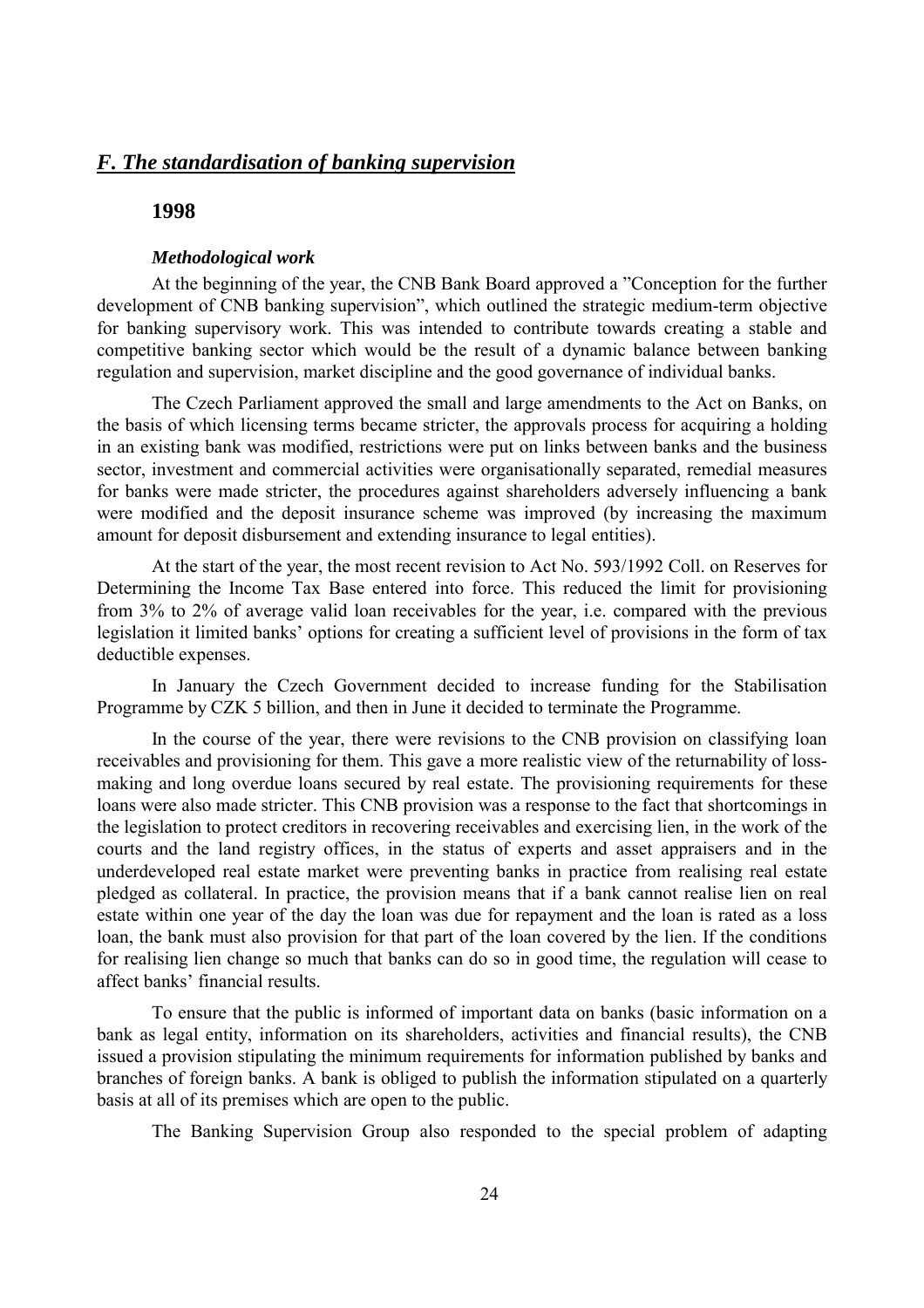information systems and other automatic systems for the change from 1999 to 2000 by issuing a CNB provision which is only in force up to the end of the year 2000. This provision stipulates basic requirements for banks with the aim of limiting the Y2K risk in relation not only to the banks themselves, but also to their clients and business partners.

In view of the passing of the Securities Commission Act, an Agreement on Co-operation in the Performance of Banking Supervision and State Oversight was signed between the CNB, Securities Commission and Ministry of Finance. This agreement forms the basis for the cooperation essential for the regulation and supervision of financial conglomerates and groups comprising not only banks, but also other types of financial companies.

#### *Control and analytical work*

Aggregate analyses of developments in the banking sector, including ratings for individual banks, were submitted to the CNB Bank Board at the end of each quarter. The Banking Supervision Group also produced and published a report on banking supervision and the banking sector for 1997. In addition to these aggregate reports, analyses of individual banks and evaluations of signal information were produced for the banking supervision management, with proposals for further progress and measures for banks displaying negative tendencies. Where banks had more serious problems, documents were produced for the CNB Bank Board with proposals for adopting fundamental measures for individual banks (Podnikatelská banka, Agrobanka, Velkomoravská banka, Foresbank, Banka Haná and Universal banka). Audits of the fulfilment of the Stabilisation Programme were carried out quarterly, including the production of an aggregate evaluation as of 31 March and 30 September 1998 for the Czech Government. In the course of the year, Pragobanka and Universal banka were taken out of the Stabilisation Programme owing to their failure to meet the set criteria, as was Banka Haná for the reasons specified below.

The Banking Supervision Group conducted seven comprehensive on-site inspections in the following banks and foreign bank branches: Universal banka, Všeobecná úverová banka, Banka Haná, Moravia banka, První městská banka, Erste Bank Sparkassen and BNP-Dresdner Bank. These inspections focused more on appraising the banks' risk management systems and internal audit systems, even though the main weight of the inspection teams' work remained the evaluation of the quality of their assets, especially credit portfolios. Information visits, usually at the level of the appropriate divisional director and inspector, took place at a total of 30 banks and foreign bank branches.

### *Organisational arrangements for banking supervision*

 $\overline{a}$ 

The CNB Bank Board decided to make changes to the central bank's organisation and management. These took effect on 1 June 1998. There were no fundamental changes in banking supervision, as those had already been carried out under the reorganisation of the Banking Supervision Group at the close of 1997. However, the original two departments were merged into the Banking Supervision Department<sup>12</sup>, which now includes four bank inspection divisions and

<sup>&</sup>lt;sup>12</sup> Under the reorganisation of the CNB, the Czech-language designation of the CNB's organisational units was changed; however, to avoid confusion, the system for naming these organisational units (departments and divisions) has been kept uniform throughout the English version of this report.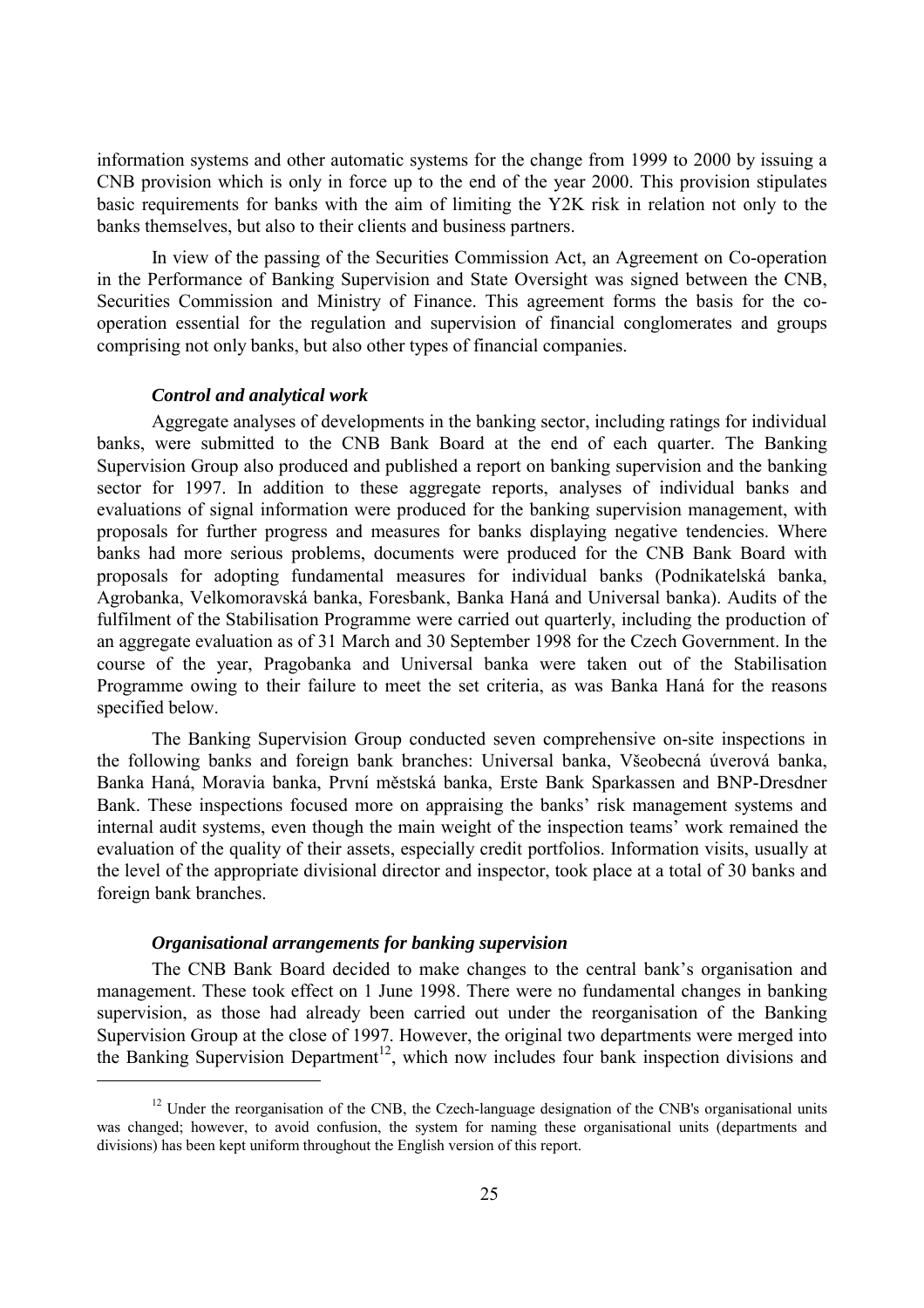the Nonstandard Activities Division. The plan to establish four inspection teams (one in each division) could only be partially fulfilled, despite repeated recruitment drives to raise the number of supervisory staff, and during the year inspection work was carried out by only two teams instead of the planned four.

#### *The banking sector*

Compared with 1997, the number of banks and foreign bank branches in the banking sector fell by 5 to 45. The licences of COOP banka, Velkomoravská banka, Agrobanka and Pragobanka were revoked owing to failure to comply with the prudential rules. Owing to mergers, the licences of Bank Austria (merger with Creditanstalt) and HYPO Bank (merger with Vereinsbank) expired. The licence of West Deutsche Landesbank (CZ) was also revoked owing to its failure to commence operations. GE Capital Bank, which took over Agrobanka's network and the main part of its balance sheet, received a licence. Similarly, on the basis of an agreement on the sale of part of the company, Investiční a Poštovní banka (IPB) at the end of the year took over the main part of Banka Haná's assets and liabilities, including its commitment to Česká finanční, and Banka Haná's stabilisation programme was terminated.

Following a judicial settlement under conservatorship, a new investor for Podnikatelská banka was approved. The bank now operates under the name J&T banka. Société Génerale Praha a.s. was transformed from a subsidiary into a branch. The privatisation of IPB was completed with the NPF selling its holding to the Japanese company Nomura, and a decision was taken on the state's advisers for the privatisation of the remaining banks with state ownership (ČSOB, KB and ČS).

## **1999**

#### *Methodological work*

The supervisory work in 1999 was governed by the plan approved by the CNB Bank Board at the beginning of the year. This plan was an elaboration of the medium-term conception adopted in the preceding year.

Two key CNB provisions were issued in July – one on banks' capital adequacy, including credit and market risks, which will enter into force on 1 April 2000, and one stipulating the terms for supervising banks on a consolidated basis. In view of their importance, great attention was paid to the drafting of both provisions, including consultations with banks and the Banking Association. The two provisions mean a qualitative change in banking supervision methodology. A CNB provision and decree were also issued regulating the procedures for licence applications and for requests for permission to acquire bank shares.

The Banking Supervision Group actively contributed to the drafting of amendments to the Act on Banks and the Act on the CNB to harmonise them with EU law, and commented on revisions to other acts concerning the financial market and the banking sector (revisions to the Act on Securities, the Act on Bonds, the Bankruptcy and Composition Act, the Public Auctions Act and the Commercial Code).

In shaping the structure of the banking sector, the Banking Supervision Group contributed to preparing the privatisation of large banks and the restructuring of transformation institutions in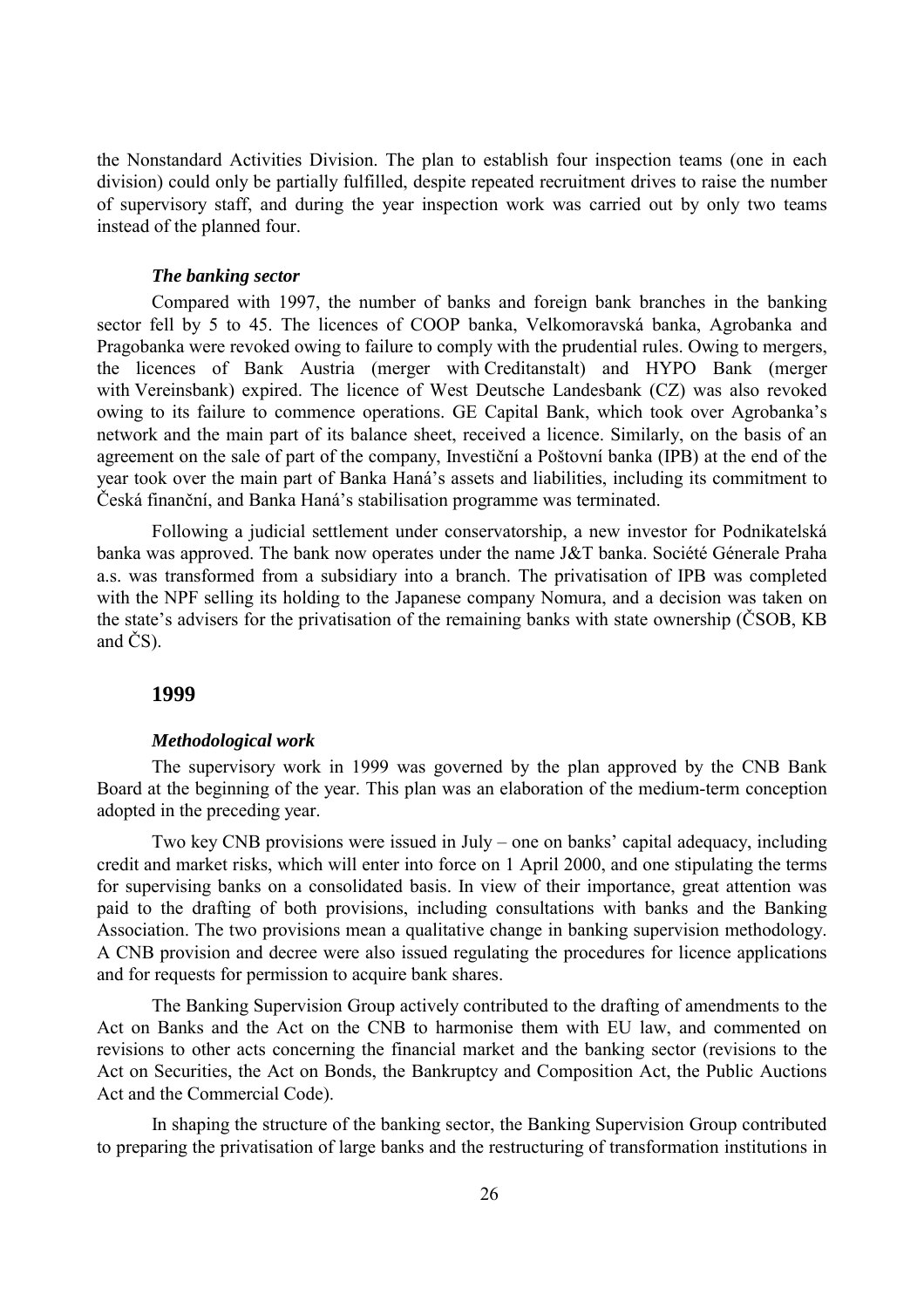accordance with the decisions of the Czech Government (Konsolidační banka, Česká exportní banka, Českomoravská záruční a rozvojová banka and Česká finanční).

In 1999, the Twinning Programme<sup>13</sup> for banking supervision was launched. This is aimed at bringing regulatory methodology (market risk, supervision on a consolidated basis, capital requirements based on a bank's risk profile) and the practical implementation of supervision (analyses of banks' financial positions, procedures for on-site inspections) into line with the standards usual in the EU.

In international relations, an agreement was concluded on co-operation in banking supervision between the CNB and the Slovak National Bank, while negotiations on co-operation with the banking supervisory authorities in Germany, Holland, Austria and Poland are at an advanced stage. The fundamental obstacle to closer co-operation with our partners is, however, the fact that the Czech legislation does not allow the home banking supervisor to carry out on-site inspections in branches or subsidiaries of foreign banks in the Czech Republic.

International appreciation of our banking supervisory work was reflected in an invitation for representatives from the Czech Republic, and a number of selected countries outside the G10, to participate in work on a new framework for capital adequacy and on an evaluation of the Core Principles within the Basle Committee on Banking Supervision. In addition to this co-operation, intensive contacts continued with the World Bank, the International Monetary Fund and the Bank for International Settlements (BIS), and with banking supervisors in Central and Eastern Europe.

#### *Control and analytical work*

 $\overline{a}$ 

Supervisory activities that had proved their worth in previous years were retained. The Banking Supervision Group produced aggregate analyses of developments in the banking sector each quarter, paying greater attention to evaluating banking risks and including ratings for individual banks. The Banking Supervision Group also produced and published a report on banking supervision and the banking sector for 1998. In addition to these aggregate reports, analyses of individual banks and evaluations of signal information were produced for banking supervision management, with proposals for subsequent approaches and measures for banks displaying negative tendencies. Where banks had more serious problems, documents were produced for the CNB Bank Board containing proposals to adopt fundamental measures for individual banks (Universal banka, Foresbank and Moravia banka).

The Banking Supervision Group carried out five comprehensive on-site inspections in Živnostenská banka, Česká Spořitelna, J&T banka, Investiční a poštovní banka and Credit Lyonnais Bank. This lower number of comprehensive on-site inspections was the result of the capacity demands for inspections in large banks; owing to the size of their balance sheets and the complexity of their management mechanisms, such inspections must by carried out by at least two teams (e.g. around 15–20 inspectors worked for eight weeks on the inspection of Česká spořitelna). In view of the situation in the Czech Republic, the main weight of the inspection teams' work consists in assessing the quality of assets, above all the credit portfolio, as credit risk

<sup>&</sup>lt;sup>13</sup> Under the programme, countries wishing to join the EU are allocated a partner country which assists in preparations for accession. The Czech Republic's partner for supervising banks and insurance companies is Germany, with Greek experts participating in parts of the programme.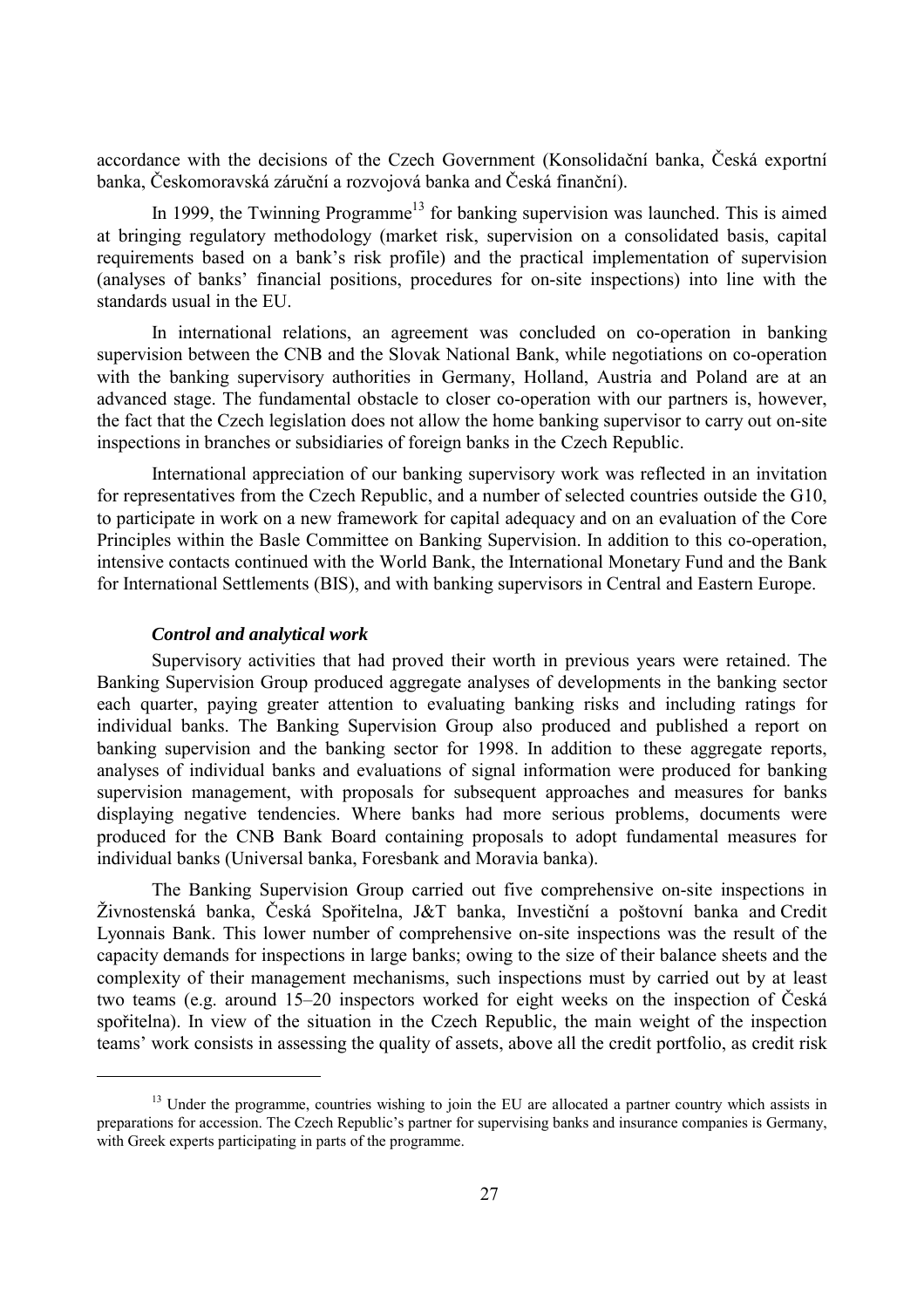remains the most significant risk for banks. However, in line with international trends, inspections are focusing more on appraising banks' risk management and internal audit systems.

In addition to comprehensive inspections, there was a series of information visits aimed at individual areas of banks' activities. In addition to ordinary banking activities, considerable emphasis was placed in 1999 on preparing banks for problem-free transition to the year 2000 (the Y2K problem). The Banking Supervision Group therefore visited all banks and branches of foreign banks at least once to ascertain their readiness and to implement the relevant CNB provision for this issue.

#### *Organisational arrangements for banking supervision*

There were no changes to the organisational arrangements for banking supervision. Unfortunately, it was not possible to fulfil the plan to establish four inspection teams, so the inspection work was carried out by three teams. The average number of supervisory staff was just under ninety during the year.

#### *The banking sector*

The number of banks and branches of foreign banks operating in the Czech banking sector fell further to 42. At the beginning of the year, Universal banka's licence was revoked – in 1998 it had been taken out of the Stabilisation Programme and administrative proceedings had been commenced against it owing to its capital adequacy falling to below one third of the prescribed limit. At the end of March, Foresbank's general meeting decided to terminate its activities. Following its partial sale to Union banka, Foresbank had not conducted any further activities and had settled its payables due to depositors. In November, Moravia banka's licence was revoked owing to persistent serious shortcomings in its activities.

The ongoing economic decline and the related worsening in the economic situation of debtors continued to adversely affect banks' financial results and the quality of their assets. Persistent shortcomings in the legal environment preventing banks from recovering receivables from debtors, together with the diminishing creditworthiness of the business sector, contributed to a decline in lending and the maintenance of a relatively high ratio of classified loans to total loans. These negative trends also affected large banks. The state, as main shareholder, contributed to strengthening Česká spořitelna and Komerční banka's capital and cleaning up their balance sheets.

Significant in terms of the future of the banking sector was the progress made in the privatisation of the large banks. The Belgian KBC Bank became the majority owner of ČSOB, while exclusive discussions are underway on Česká spořitelna with the Austrian Erste Bank. An advertisement for the sale of the state's holding in Komerční banka was published and an information memorandum is being produced. According to forecasts, the sale of both banks should be completed by mid-2000. Several private banks were also looking for strategic partners – without a transfer of know-how and capital, these banks have no prospects in the increasingly competitive banking market.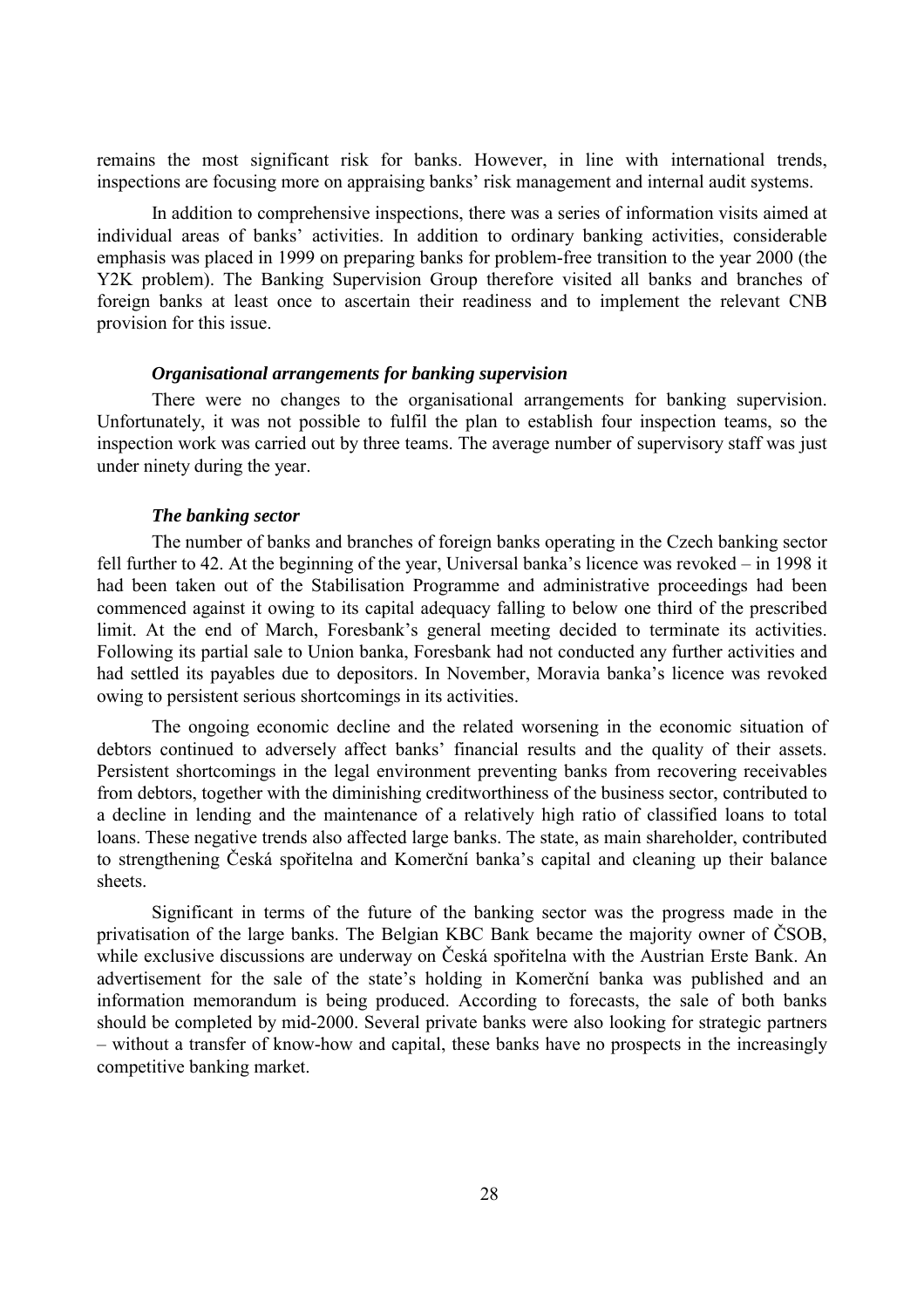## **III. The consolidation and stabilisation programme**

### **A. The consolidation programme for the small banks subsector**

The initial phase of economic transformation was characterised by high risks for businesses. Owing to the general lack of capital in the Czech economy, the transformation and privatisation were financed by loans. This made banks heavily dependent on economic developments and the success of the transformation process. At this time, however, these banks provided a significant stimulus for economic growth and privatisation and in this sense their problems represented a certain price paid for the rapid economic reform. The risks in the new environment became fully apparent in subsequent years, especially in the poor quality of credit portfolios. This jeopardised the existence of small banks, which had, as a consequence of their activities not being fully developed, limited capacity to absorb such a high risk.

The CNB Banking Supervision Group had observed signs of negative developments in certain banks since 1993. Using the options available under the legislation at that time, it had tried to resolve the situation by means of measures and consolidation programmes for individual banks. Despite all its efforts, in the majority of cases it was not possible to halt the negative developments. In a number of cases, this was due to shareholders' unwillingness to resolve the bank's problems; in other cases, the bank's problems, right from the start of its activities, were too great for its shareholders to remedy. It was in this situation that the CNB produced a comprehensive programme for consolidating small banks (Consolidation Programme II) at the end of 1995, with implementation commencing at the beginning of 1996. Its aim was to prevent a domino effect in the small banks sector, which could have led to a loss of confidence in the banking system as a whole.

The starting point for Consolidation Programme II was the projection of potential risks from asset operations into banks' real losses based on the external audits of 1995 financial results. This provided the basic legislative support for interventions by the Banking Supervision Group in accordance with the Act on Banks. The results of the external audit for 1995 – when in accordance with a CNB provision the auditors carried out a fundamental audit of banks' portfolio quality and specified the required volume of provisions and reserves – created the conditions for tougher action by the Banking Supervision Group aimed at solving problems in the banks which had recorded insufficient reserves and whose capital could not cover their losses. The Banking Supervision Group's basic approach to these banks consisted in attempts to prompt existing shareholders, or new investors, to increase the banks' capital as required, leading to their recovery.

In consequence of this more realistic overview of the potential risks and their projection into the accounts, capital adequacy fell in practically all banks. Banks whose capital adequacy was under 8% were instructed to produce consolidation programmes for future activities which would ensure that the target of 8% would be met by 31 December 1996. The CNB placed particular emphasis on improving banks' profitability, management systems and shareholder base. The consolidation programmes submitted were then assessed in terms of how realistic they were and whether they were sufficient to halt the negative developments, and were discussed with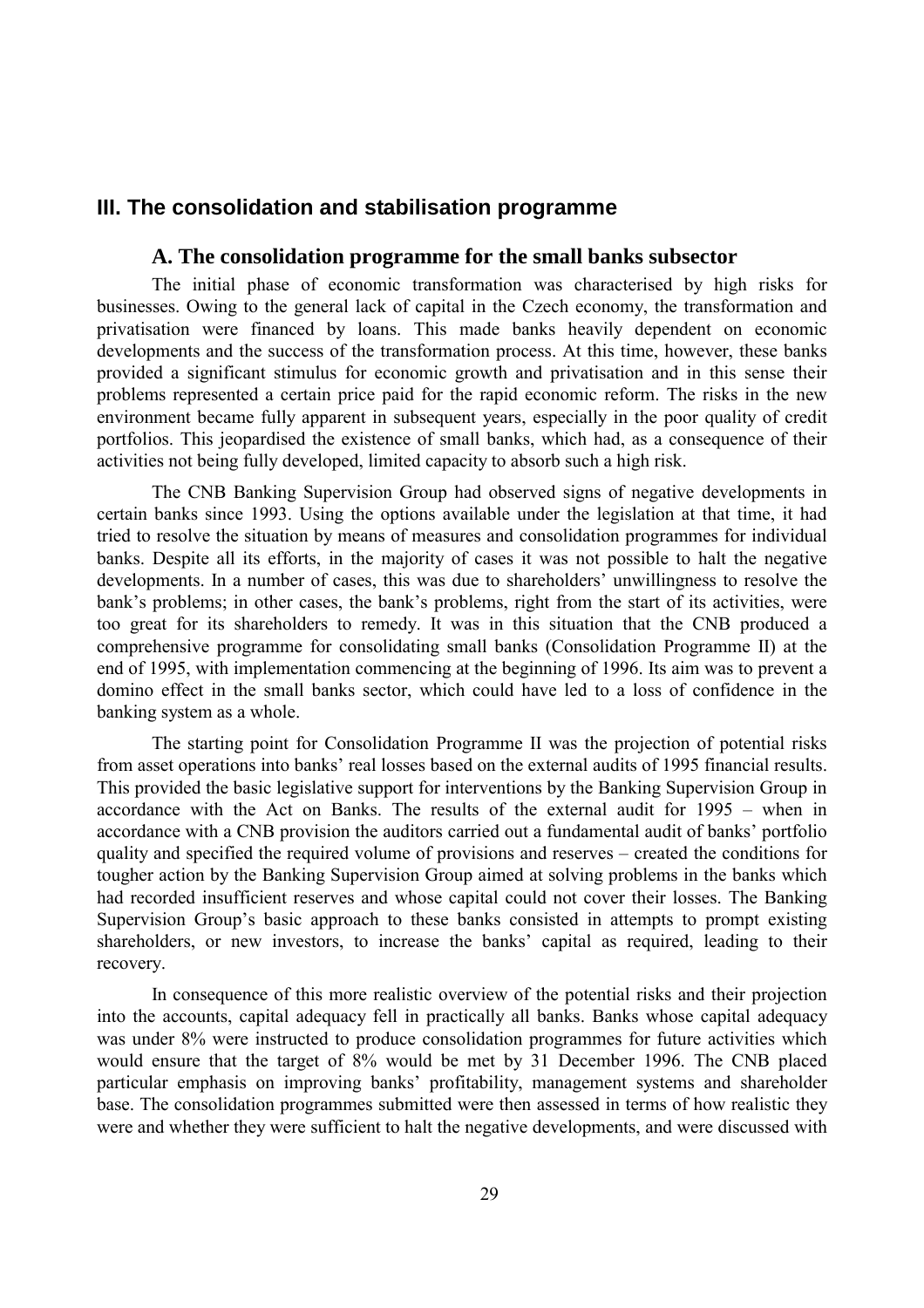the individual banks. The measures adopted were based on an appraisal of the specific situation in each bank – the extent of its losses, its development options, and the willingness of the bank's shareholders and management to participate in the recovery process.

The measures adopted for individual banks under Consolidation Programme II can be divided into four basic groups:

#### a) Reducing the bank's capital and introducing conservatorship

This solution was adopted for banks with substantial losses, which had to be covered in part with funds from existing shareholders in the form of reducing capital and transferring it to reserves. Conservatorship was introduced in cases where there was a chance of revitalising a bank, but where management and the main shareholders were not able to deliver this process or their actions actually jeopardised the bank's position. Further negotiations and measures were based on an assessment of the possibility of reviving the bank by means of increasing its capital through new investors or merging with another bank; alternatively, the bank's activities were terminated through bankruptcy or liquidation (COOP banka, Velkomoravská banka, Podnikatelská banka, Ekoagrobanka and Realitbanka).

#### b) Terminating a bank's activities

Revoking a bank's licence was used in cases where there were high losses, minimal opportunities for continued existence of the bank and where shareholders or new investors were unwilling or unable to contribute towards covering losses from the bank's earlier activities (První slezská banka and Kreditní banka Plzeň).

#### c) Selling a bank with the expectation of a future merger

In cases where another bank was interested in taking over the business network and the majority of assets and liabilities, the CNB supported selling to that bank, with the expectation that the acquisition would subsequently be incorporated into the buyer's structure (Ekoagrobanka, Bankovní dům Skala and Evrobanka).

#### d) Increasing capital by existing shareholders or a new investor

This method was selected in cases where the existing shareholders or new investors were willing to implement a consolidation programme for the bank and increase capital to cover the losses identified (Banka Haná, Moravia Banka and Universal banka).

Of the total of 18 small banks, 15 were included in Consolidation Programme II, with radical solutions (revocation of licences, introduction of conservatorship or take-over by another bank) adopted for nine of them. In the other cases, there was co-operation with the existing shareholders or new investors to increase capital, which covered the potential losses identified.

In order to avert a systemic crisis, the CNB provided guarantees in individual cases for deposits to be paid out and guaranteed the pay-out of deposits in excess of the Deposit Insurance Fund framework up to CZK 4 million (the maximum payment under deposit insurance at that time was CZK 100 000). The level of payment beyond the framework of the Deposit Insurance Fund was constructed so as to satisfy as many clients as possible – not only natural persons, but also legal entities (smaller companies), which were excluded from the deposit insurance scheme. The pay-out of deposits up to CZK 4 million satisfied more than 99% of the total number of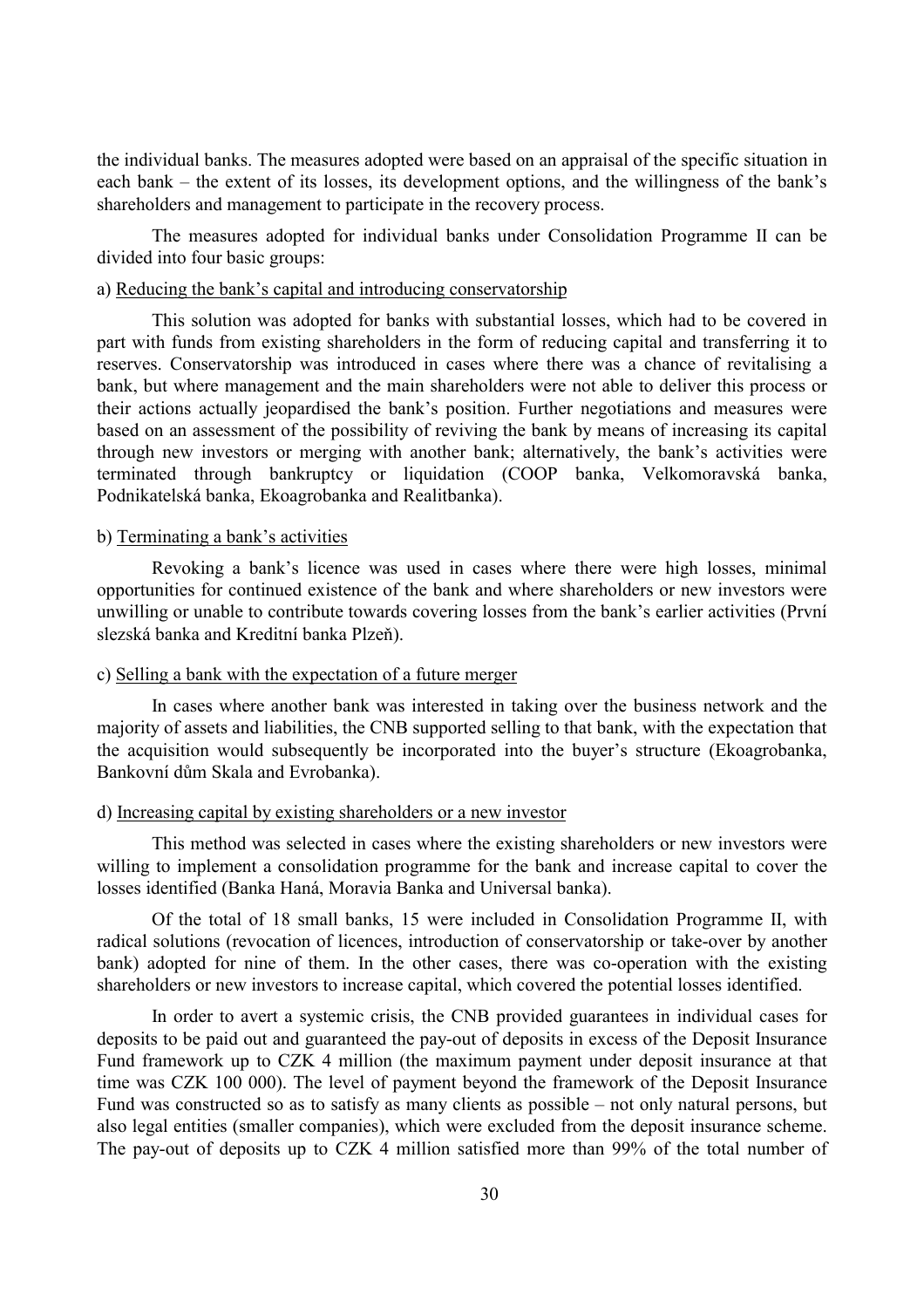clients, while in terms of volume the payments covered approximately 66% of total deposits.

The gross<sup>14</sup> level of funds issued by the CNB under Consolidation Programme II, i.e. without taking repayments and other revenues into account, was CZK 32.9 billion (of which deposit compensation was CZK 2.9 billion, loans and ownership interests were CZK 12.2 billion and gross expenses for integration support was CZK 17.8 billion). As not all the assets that the CNB or Česká finanční acquired under the programme have yet been realised, it is not possible to specify the total nonreturnable expenses of Consolidation Programme II, nor the other transformation expenses for the banking sector. It can, however, be stated that the banking sector's problems and the costs of resolving them as a percentage of GDP are comparable with other transformation economies, although each country has dealt with such problems in different ways and at different times.

The situation in Agrobanka Praha a.s. was resolved outside the consolidation programme for the small banks subsector, although within the same time frame. This was the sixth largest bank in the Czech Republic and its collapse could have negated everything that had been done up to that time in the small banks subsector, with a potential impact on the banking sector as a whole. To ensure the stability of the banking sector, it was therefore decided to preserve the bank's operations in full during conservatorship and to promote client confidence by issuing a guarantee for their deposits.

Agrobanka had already in 1993 voluntarily enumerated its potential losses and projected them into its accounts. In co-operation with the Banking Supervision Group, it had then relatively successfully implemented a programme up to the end of 1995 aimed at improving its situation. However, the situation changed dramatically when it was taken over by new investors – the group around Motoinvest a.s. The bank ceased to comply with the agreed programme, conducted risky transactions, especially in securities, and the quality of its credit portfolio deteriorated. The bank did not comply with the remedial measures imposed and found itself in an insupportable liquidity situation, which climaxed in a need for the introduction of conservatorship.

In the end, the bank's situation was resolved by selling part of the company to a strategic investor, who took over all of the bank's commitments to its clients and part of its assets. The  $CNB$  supported the strategic investor by compensating<sup>15</sup> it for its losses from taking over the part of the bank with negative value (the value of commitments to depositors and other creditors on the liabilities side was considerably higher than the value of the assets taken over). In addition, the CNB contributed towards increasing the bank's capital<sup>16</sup> and provided it with bridging loans.

The solution implemented was aimed above all at protecting depositors and ensuring the

 $\overline{a}$ 

 $14$  For individual items, gross expenditure means:

a) for loans and receivables, the level under bankruptcy or liquidation,

b) for ownership interests, the purchase price,

c) for integration support, the amounts which were specified and expended either to buy risk assets or as compensation to the purchasing bank under guarantees or compensation pledges issued in connection with integration support.

<sup>&</sup>lt;sup>15</sup> This compensation took the form of a subscription of shares with a high premium.

<sup>&</sup>lt;sup>16</sup> Česká finanční subscribed and paid CZK 9 billion, but the increase in capital was not recorded in the Commercial Register owing to a legal dispute over the validity of the general meeting which decided in favour of the increase. Česká finanční has the CZK 9 billion as a receivable due from Agrobanka.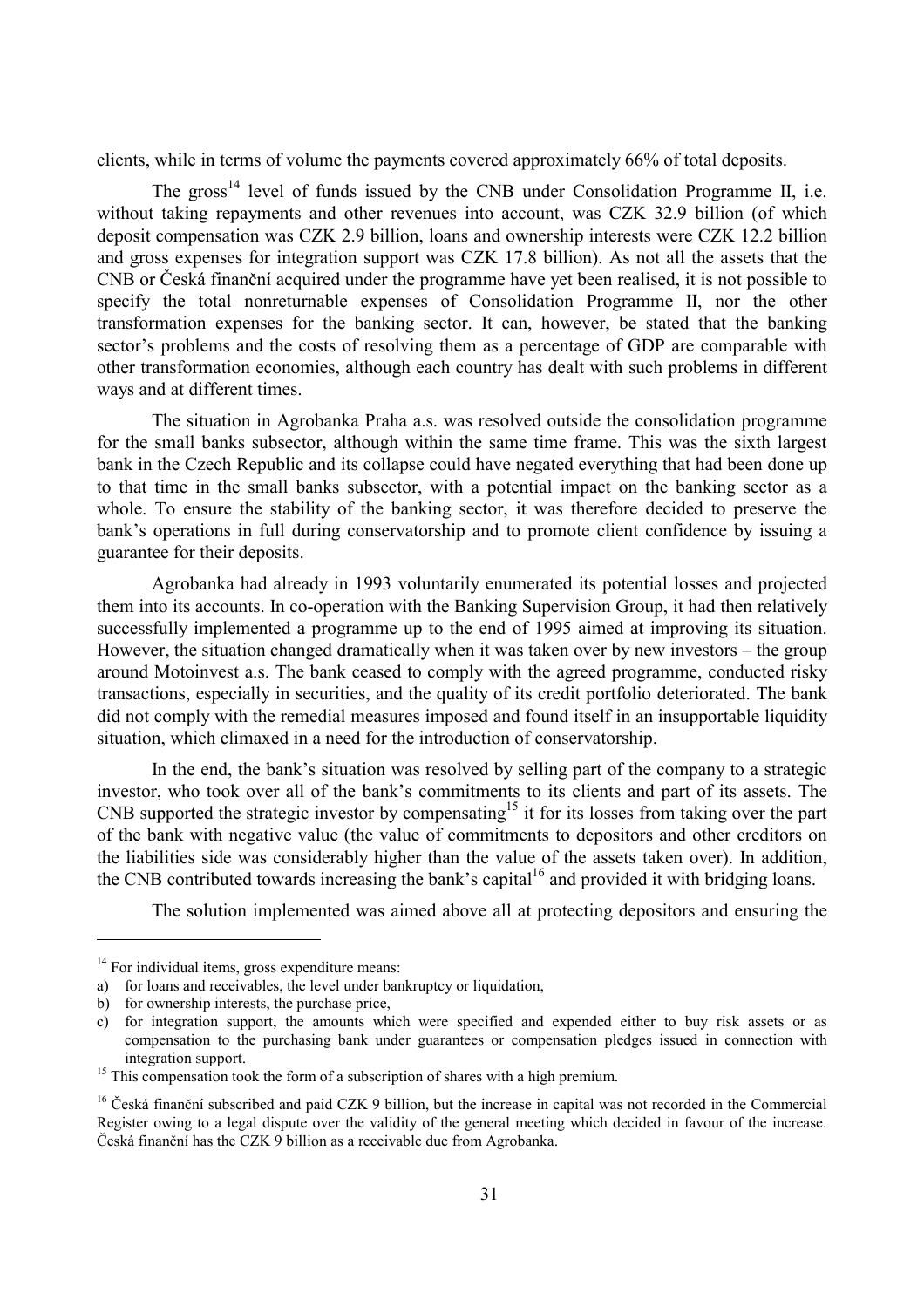stability of the banking sector, and was supported by the entry of a quality investor with banking expertise. Given the level of the bank's losses ascertained following the introduction of conservatorship, this approach minimised costs, quelled the public's fears and strengthened the banking sector.

#### **B. The Stabilisation Programme**

The consolidation of the small banks subsector in 1996 led to a fundamental change in its structure. Banks which were insolvent on the basis of a statement by the auditors and an analysis by the Banking Supervision Group were taken out of the banking sector. The consolidation process did not take place without a decline in the public's confidence in the banking sector. Small banks were threatened with a gradual outflow of deposits which they would not have been able to withstand. To reduce the risk of a liquidity crisis in these small banks and the overall destabilisation of the banking sector, with significant impacts on banks' depositors, the Czech Government adopted a programme to enhance the stability of the banking sector (the Stabilisation Programme) as a systemic solution in a decree dated 16 October 1996.

The essence of the Stabilisation Programme was the purchase of insolvent receivables from banks at their nominal value by Česká finanční s.r.o., up to a maximum of 110% of their capital and on the basis of returnability. Banks were obliged to issue a guarantee to Česká finanční for the recoverability of the receivables transferred, and after the end of the seven-year programme they will be obliged to remunerate Česká finanční for that part of the receivables which it is not able to realise during the Stabilisation Programme. For this purpose, banks have had to create an annual reserve of at least one-seventh of the value of the receivables sold. Konsolidační banka ensured the refinancing of Česká finanční with the proviso that the National Property Fund would reimburse Česká finanční for the refinancing costs and any related losses. The duration of the programme and the level of assistance was based on knowledge at the time of the quality of the banks' assets, potential risks and estimates of future economic trends.

The scope envisaged for the programme was based on the value of 110% of the capital of 13 small banks as of 31 August 1996. On this basis, Česká finanční was allowed to purchase receivables at a level of CZK 13.7 billion. After assessing the negative impacts on banks of the economic stagnation, exchange rate turbulence, flooding and companies' worsening financial situation in 1997 and the exhausting of funds to implement the Stabilisation Programme, on 29 January 1998 the Czech Government decided to increase the funding of the Stabilisation Programme by CZK 5 billion. The total funds released for the programme were now CZK 18.7 billion. After evaluating the first phase of the programme, the Czech Government decided in decree of 24 June 1998 to terminate further drawing of funds, with the exception of purchases of bank receivables by Česká finanční that had already been approved. Under the Stabilisation Programme, the drawing of a total of CZK 14.9 billion was approved.

Six banks (Banka Haná, Zemská banka [now Expandia banka], Pragobanka, Moravia banka, Universal banka and Foresbank) expressed an interest in joining the Stabilisation Programme and subsequently submitted their individual stabilisation programmes, gradually joining the Programme in the course of 1997 and commencing the sale of their bad assets to Česká finanční.

The banks which had volunteered to join the Programme were obliged to comply with the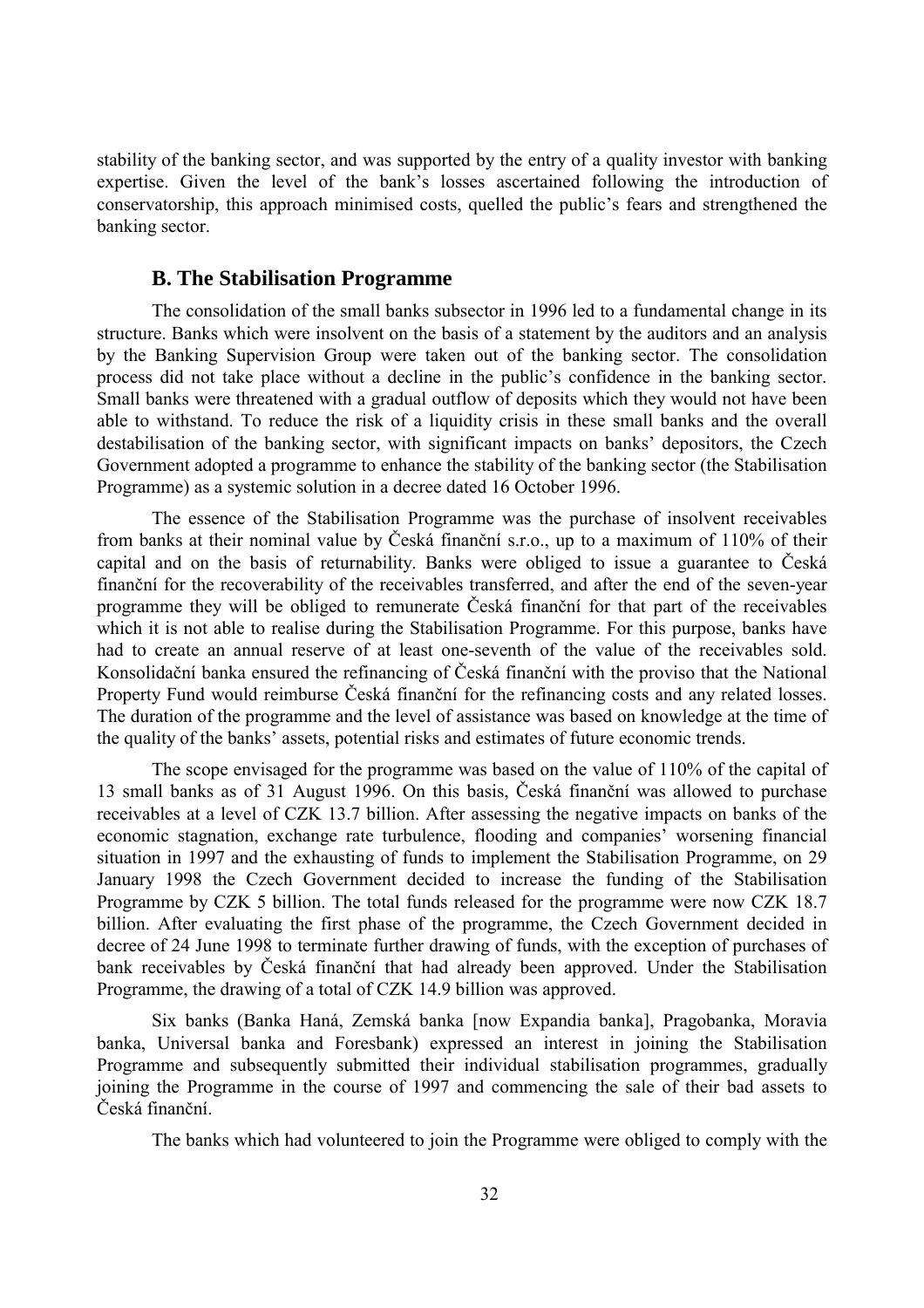general prudential limits (for capital adequacy, credit exposure, open foreign exchange position) and also had to meet specific indicators prescribed under the Stabilisation Programme. These indicators regulated banks' activities (limiting risks, cutting costs) and at the same time served as indicators of the Programme's success. The indicators and their limits were stipulated in a banking supervision regulation for all banks and were assessed each quarter. The basic indicators included:

| Capital adequacy:                                           | min. $8\%$ , within two years $10\%$ , target $12\%$ |
|-------------------------------------------------------------|------------------------------------------------------|
| Ratio of risk-weighted assets to total assets:              | maximum 75%                                          |
| Ratio of variable-yield securities to assets:               | maximum 5%                                           |
| Ratio of quick assets to total assets:                      | minimum 15%                                          |
| Ratio of assets and liabilities due within 1 month:         | minimum 60%                                          |
| Ratio of earning assets to total assets:                    | minimum 60%                                          |
| Ratio of operating costs to assets:                         | maximum 3%                                           |
| Ratio of operating costs to profit from banking operations: | maximum $60\%$                                       |
| Creation of reserves for guarantee to Česká finanční        | $1/7$ annually                                       |

The Stabilisation Programme could not in itself ensure the viability of small banks in the face of the increasing competition on the banking market, nor could it eliminate general problems due to economic stagnation and the existing legislative environment. It did, however, allow them to survive a critical phase in their development in terms of liquidity and created a breathing space for them to restore their financial stability and preserve their business networks for clients. A fundamental precondition for the success of the individual small banks' stabilisation programmes was either to find a strategic investor in the form of existing or new shareholders who would ensure the essential capitalisation of the bank and secure changes in its management based on a clearly formulated business strategy, or to find a solution to the unfavourable situation in the form of an amalgamation with another bank with stronger capital. In the event of the prescribed parameters and prudential rules not being met, the Stabilisation Programme envisaged terminating a bank's activities.

A worsening in the quality of loans in connection with the economic decline in 1998 and 1999 and the financial difficulties facing many companies resulted in additional and large-scale provisioning compared with the Programme's targets and, in a number of cases, in failure to meet the prescribed limits, bringing individual banks' stabilisation programmes into jeopardy. In some cases the need for additional provisioning was due to the overvaluing of the quality of a bank's assets by the bank and its auditors at the time of joining the Stabilisation Programme, i.e. the true situation was worse than the bank had stated. The CNB was forced to respond in 1998 with remedial measures for the banks in question. Owing to the unwillingness or inability of banks and their shareholders to eliminate the shortcomings detected, the CNB terminated the stabilisation programmes for Pragobanka and Universal banka in 1998 and their licences were subsequently revoked.

The stabilisation programme for Banka Haná was also terminated at the end of 1998.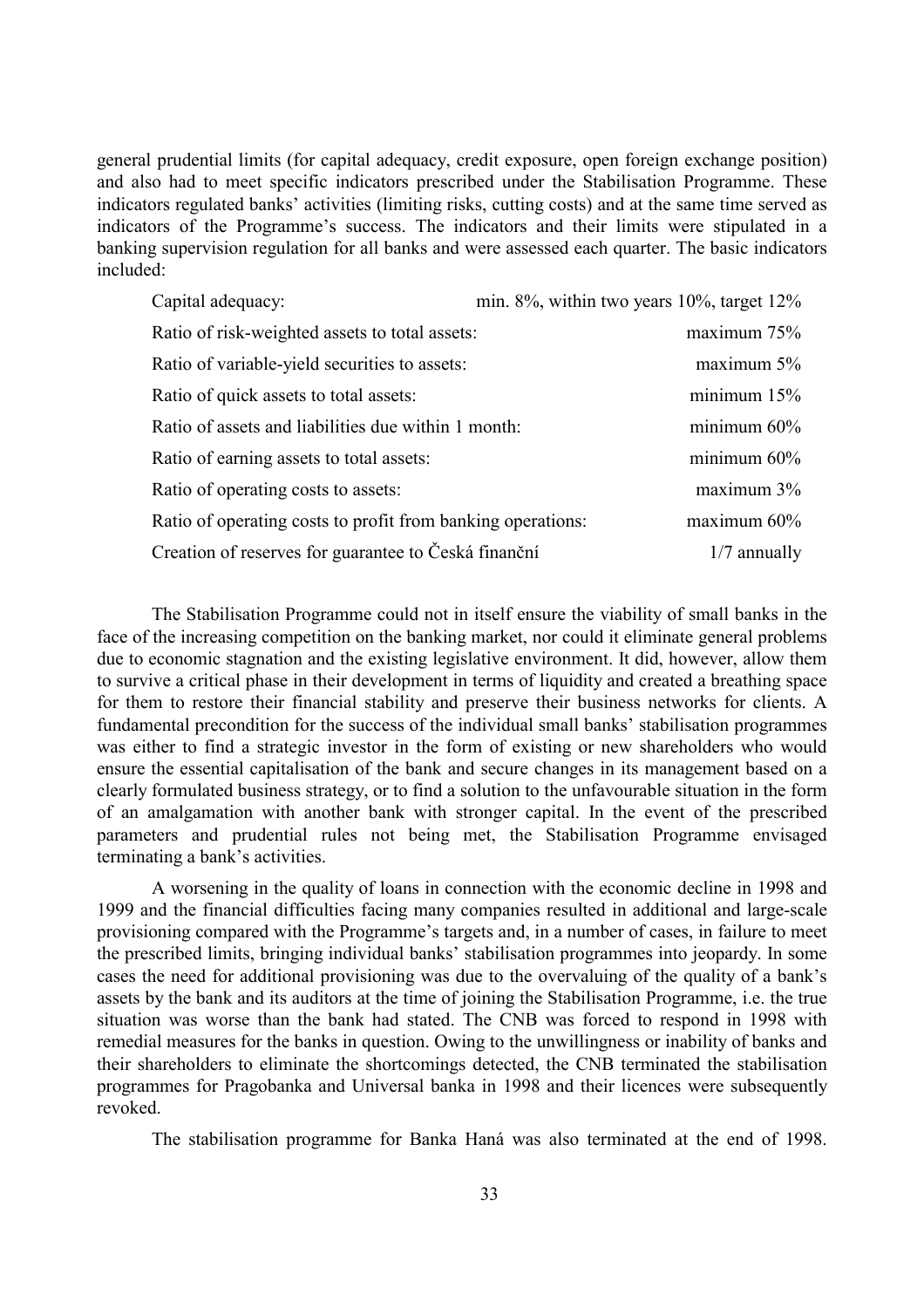Here, however, after the IPB group increased its capital, part of the bank was sold to Investiční a Poštovní banka, which also took over the commitment to Česká finanční under the stabilisation programme. Likewise, Foresbank, after a part of it was sold to Union banka, repaid its commitment to Česká finanční (at a discounted value) and the stabilisation programme for that bank was terminated at the beginning of 1999. Subsequently, the Foresbank general meeting decided, with the consent of the CNB, to terminate banking operations, as Union banka had taken these over in full. In September that year, the CNB decided to take Moravia Banka out of the Stabilisation Programme owing to its failure to meet the Programme's parameters and because of ongoing shortcomings in its activities; the CNB commenced administrative proceedings to revoke its licence, which came into force in November. At present, the only bank remaining in the Stabilisation Programme is Expandia banka, which is now making preparations to receive a strategic partner.

# **IV. Summary**

Three basic stages can be distinguished in the relatively short history of banking supervision in the Czech Republic (in comparison with countries with mature market economies), as follows:

## *Creating the legislative framework and conditions for banking supervision (1991 – 1993)*

- The banking supervisory authority as an institution incorporated into the central bank was established in 1991, but the legislation at that time did not furnish it with the corresponding activities or powers. The supervision of banks and savings banks was entrusted to the Ministries of Finance.
- New "banking" legislation which entered into force in February 1992 defined the content and conception of banking supervision and enabled standard activities. Up to that time, we can talk only of a preparatory period in which the fundamental features of banking supervision were formulated. 1992 saw a change to the federal structure of the central bank's Banking Supervision Group and a period of formulation and introduction of the first set of prudential rules for banks.
- 1993 was characterised by the gradual expansion of inspection and analytical activities, which uncovered the first serious shortcomings in the Czech banking sector.

## *The development of banking supervision (1994 – 1997)*

- 1994 brought major organisational and legislative changes which were a turning point for banking supervision. Supervisors now focused more on auditing and investigating banks' activities. The number of banks stopped growing that year – the banking sector had been in essence formed at a time when banking supervision was defined and conceived but when no activities had been developed.
- In 1995, the knowledge acquired from supervisory activity began to be used to a greater extent in drafting and modifying prudential rules and there were increasing demands for banks' shortcomings to be remedied.
- In 1996 and 1997 the Banking Supervision Group brought systematic pressure to bear for prudent conduct by banks. In view of the profound changes in part of the banking sector, this